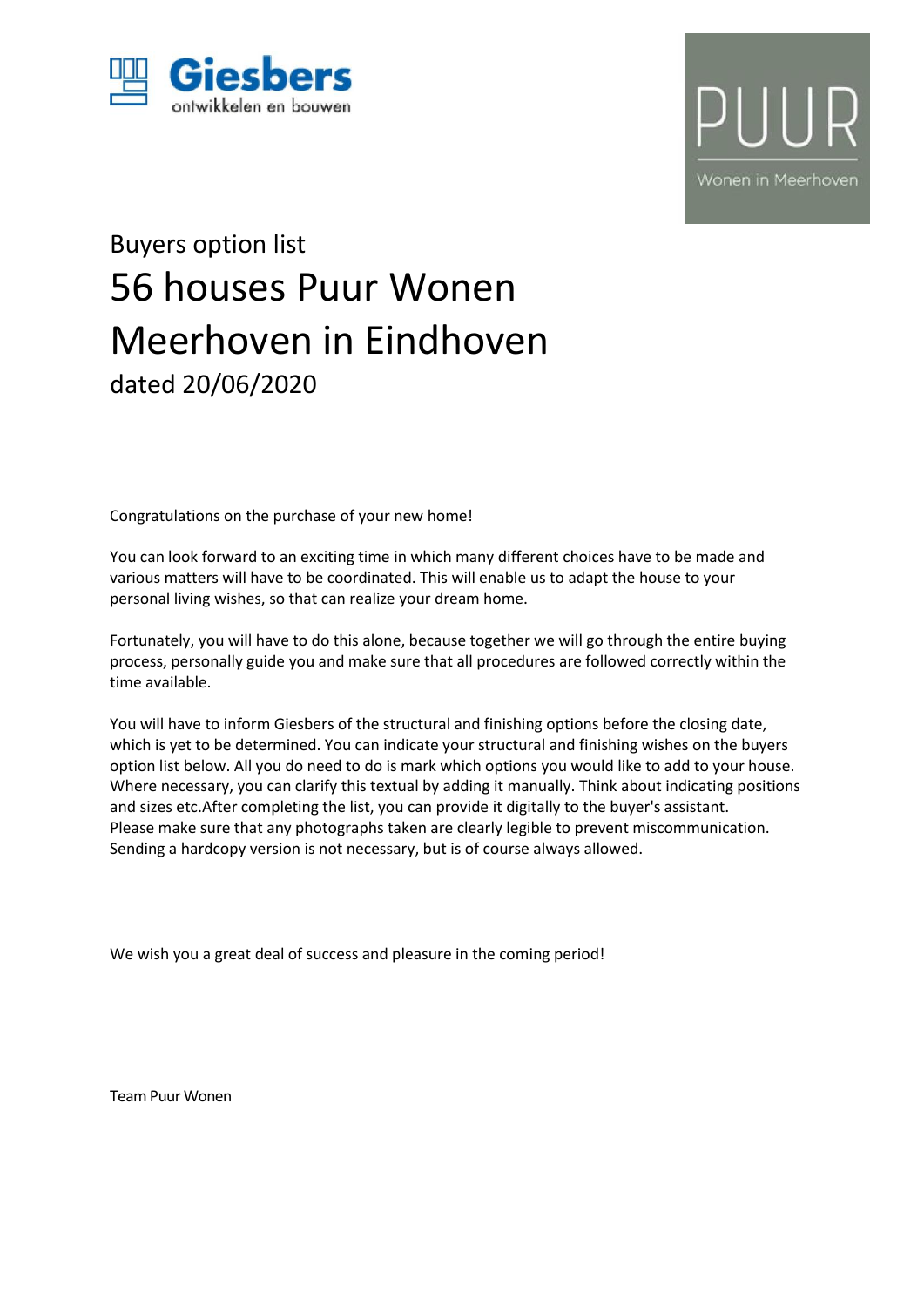



| work number | : 76330                                              |
|-------------|------------------------------------------------------|
|             | Project description : PUUR Wonen Eindhoven 56 Houses |
| Date        | $: 22$ June 2020                                     |

This book contains several buyers options. These are elaborated in description and price. So be inspired and budget your own dream home!

Your construction number :

Name :

Signature for approval Date : ..................... :

The undersigned hereby gives the order to execute the following points of the standard buyers options.

Payment will take place in accordance with the general payment conditions for additional and less work.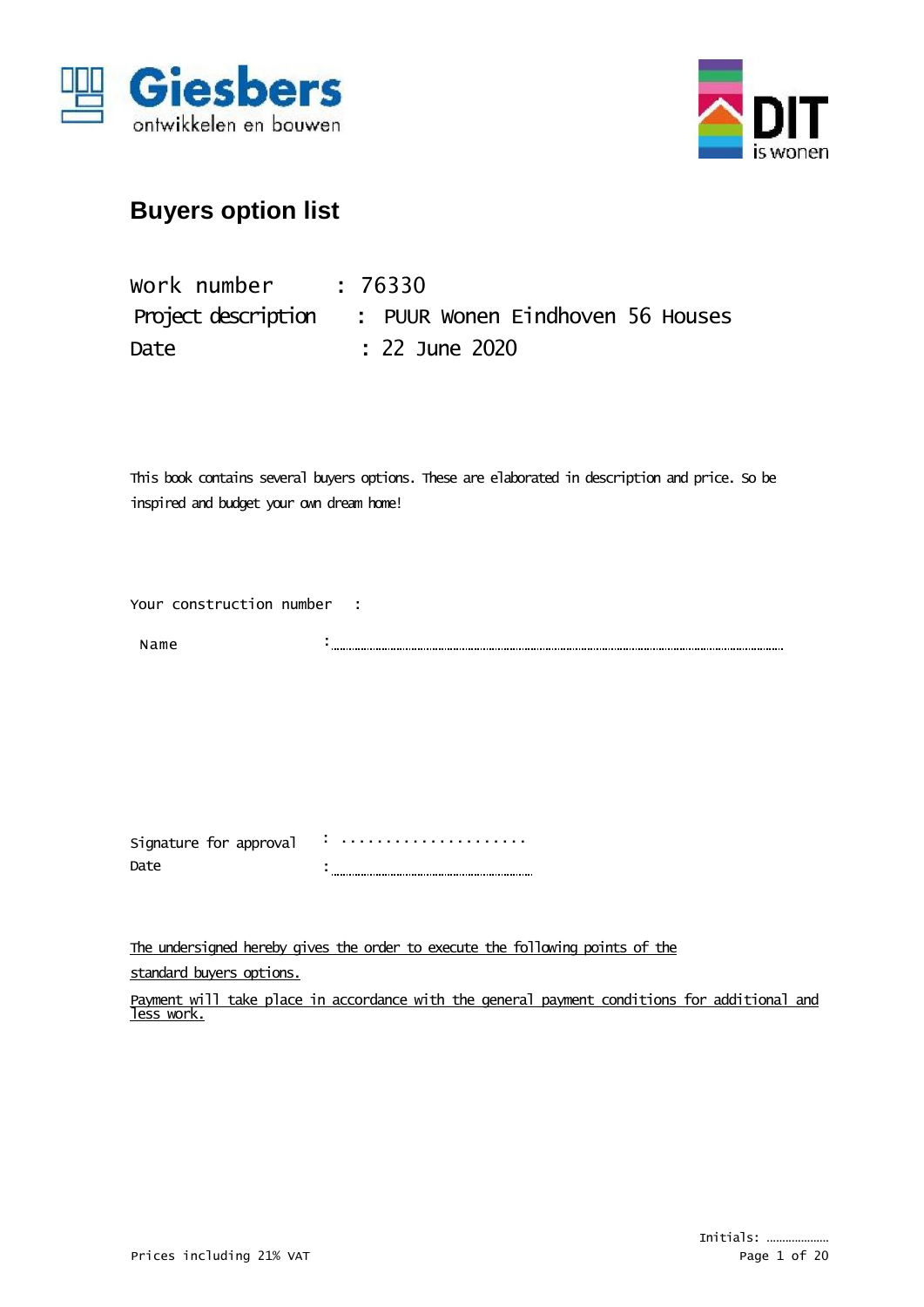



Work number 76330 Project description PUUR Wonen Eindhoven 56 Houses

|                | <b>Code Description</b>                                                                                                                                                                        | <b>Option Price Number</b> |
|----------------|------------------------------------------------------------------------------------------------------------------------------------------------------------------------------------------------|----------------------------|
| $\mathbf{1}$   | <b>Structural</b>                                                                                                                                                                              |                            |
| 00<br>1.00.004 | <b>Extensions</b><br>Rear façade extension<br>Realisation of rear façade extension(s) is still being worked out in more detail.                                                                | To be determined<br>H      |
|                | Only applicable for construction numbers<br>1-4-8-9-14-21-22-23-24-25-26-27-37-38-43-44-45-48-56                                                                                               |                            |
| 1.00.005       | Kitchen bay window<br>Realise bay window in the kitchen according to the option<br>drawing with number 1723.21.112 dated 19/04/202020.                                                         | € 5,950.00                 |
|                | • Execution by moving the standard frame<br>. No extension in solar panels required according to EPC calculation                                                                               |                            |
|                | Only applicable for construction numbers<br>04/05/07-10/12/13-19-20-23-27-28-30-31-37-42-46-47                                                                                                 |                            |
| 1.00.051       | Roof extension A (large) with extra bedroom<br>Roof extension on the house according to the option drawing with<br>number 1723.21.112 dated 19/04/2020.                                        | $\Box$ 76, 210.00          |
|                | • Execution according to technical description<br>• No extension in solar panels required according to EPC calculation                                                                         |                            |
|                | Only applicable for construction numbers 14-24-31-38-43-48                                                                                                                                     |                            |
|                | 1.00.053 Roof extension B (small) with extra bedroom<br>Roof extension on the house according to the option drawing with<br>number 1723.21.112 dated 19/04/2020.                               | $\Box$ 67,675.00           |
|                | • Execution according to technical description<br>. No extension in solar panels required according to EPC calculation                                                                         |                            |
|                | Only applicable for construction numbers 5-8-23-27-28-42                                                                                                                                       |                            |
|                | 1.00.053A Roof extension B (small) with extra bedroom<br>Roof extension connected to the neighbour's roof extension<br>according to option drawing with number 1723.21.112 dated<br>19/04/2020 | $\Box$ 61, 310.00          |
|                | • Execution according to technical description<br>. No extension in solar panels required according to EPC calculation                                                                         |                            |
|                | Only applicable for construction numbers 12-19-46                                                                                                                                              |                            |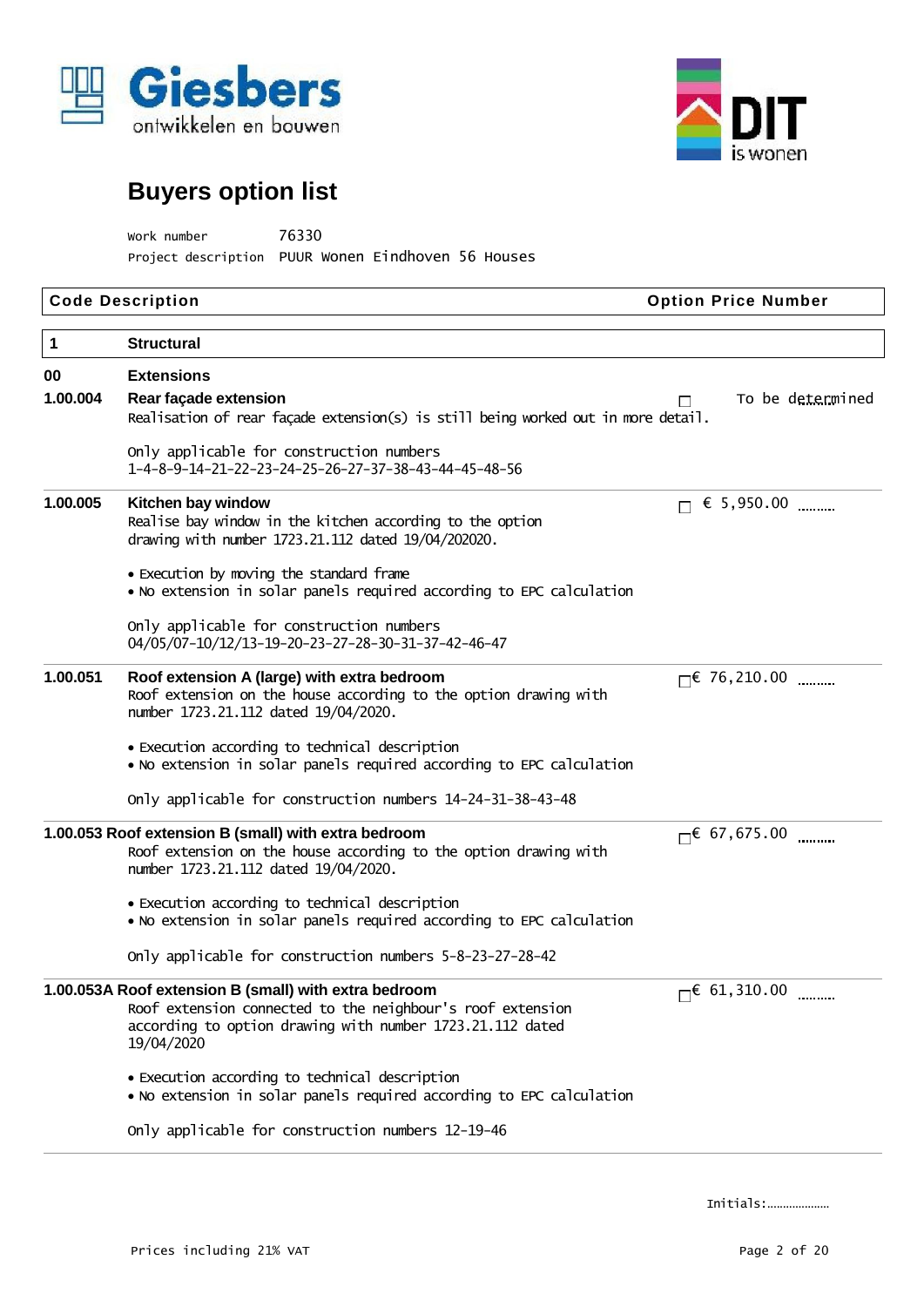



Work number 76330 Project description PUUR Wonen Eindhoven 56 Houses

| <b>Code Description</b>                                                                                                                                                                                                                                                                                                                                                                  | <b>Option Price Number</b> |
|------------------------------------------------------------------------------------------------------------------------------------------------------------------------------------------------------------------------------------------------------------------------------------------------------------------------------------------------------------------------------------------|----------------------------|
| 1.00.060 Solar panels 16 pcs<br>Delivery and installation of 16 solar panels, expected yield<br>approx. 4300kwh/year<br>NB Including required modification in the meter cupboard, namely a<br>3 phase earth leakage circuit breaker which is 4 modules wide.                                                                                                                             | $\Box \in 6,448.00$        |
| The solar panels are monocrystalline panels of 300 kp, measuring<br>approx. 1600x 1000mm,<br>The base frame is make sunbeam, type sunbeam symetrical.<br>The inverter is a 3-phase inverter, make SAJ type Suntrio-plus                                                                                                                                                                  |                            |
| Inverter is installed in the plantroom<br>Inverter is connected to a separate end group, from the inverter a<br>data line cat5E is laid to the meter cupboard.<br>Inverter is equipped with ethernet module, if you connect the data cable<br>to its modem, it is possible to read the data on a mobile phone by means<br>of a free app that can be downloaded for both android and IOS. |                            |
| Type / make of solar panels may change due to availability. If we<br>decide to use other type / brand of solar panels, you will of course<br>be informed. Yield and installation at least equivalent.                                                                                                                                                                                    |                            |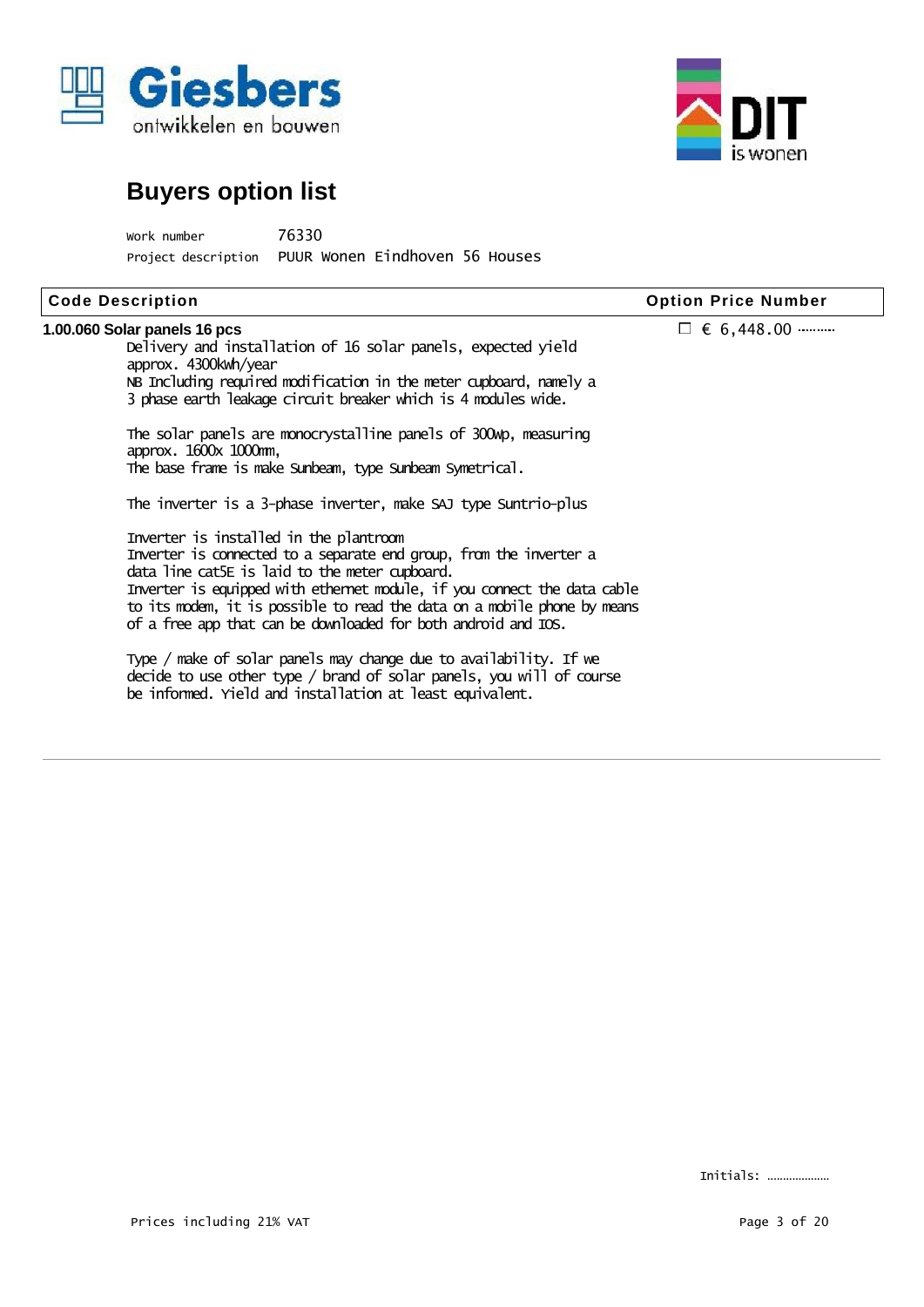



| Work number         | 76330                          |
|---------------------|--------------------------------|
| Project description | PUUR Wonen Eindhoven 56 Houses |

| <b>Code Description</b> |                                                                                                                                                                                                                                                                                                                                                                                                                                                                                                                                                                                                                                                                                                                                                                                                                                                                                                                                                                                                                                                                                                                                                                                                           | <b>Option Price Number</b>     |  |  |
|-------------------------|-----------------------------------------------------------------------------------------------------------------------------------------------------------------------------------------------------------------------------------------------------------------------------------------------------------------------------------------------------------------------------------------------------------------------------------------------------------------------------------------------------------------------------------------------------------------------------------------------------------------------------------------------------------------------------------------------------------------------------------------------------------------------------------------------------------------------------------------------------------------------------------------------------------------------------------------------------------------------------------------------------------------------------------------------------------------------------------------------------------------------------------------------------------------------------------------------------------|--------------------------------|--|--|
| 1.00.061                | Solar panels 20 pcs<br>Delivery and installation of 20 solar panels, expected yield<br>approx. 5400kwh/year<br>NB Including required modification in the meter cupboard, namely a<br>3 phase earth leakage circuit breaker which is 4 modules wide.<br>NB Excluding optimizers<br>The solar panels are monocrystalline panels of 300 mp, measuring<br>approx. 1600x 1000mm,<br>The base frame is make Sunbeam, type Sunbeam Symetrical.<br>The inverter is a 3-phase inverter, make SAJ type Suntrio-plus<br>Inverter is connected to a separate end group, from the inverter a<br>data line cat5E is laid to the meter cupboard.<br>Inverter is installed in the plant room<br>Inverter is equipped with ethernet module, if you connect the data cable<br>to its modem, it is possible to read the data on a mobile phone by means<br>of a free app that can be downloaded for both android and IOS.<br>Type / make of solar panels may change due to availability. If we<br>decide to use other type / brand of solar panels, you will of course<br>be informed. Yield and installation at least equivalent.<br>NB This option is only possible for houses WITHOUT roof extension on<br>the 2nd floor. | □ $\epsilon$ 7,289.00          |  |  |
| 1.00.062                | Optimizers for solar panels (price/pcs)                                                                                                                                                                                                                                                                                                                                                                                                                                                                                                                                                                                                                                                                                                                                                                                                                                                                                                                                                                                                                                                                                                                                                                   | € 77.00                        |  |  |
|                         | Delivery and insulation of TIGO optimizers, make SMA<br>An optimizer is an electronic chip that maximizes the energy yield of<br>each individual solar panel. The optimizers are connected per solar<br>panel between the cabling of your panels. And these are reconnected to<br>the central inverter.<br>These optimizers allow your solar panels to work independently of each<br>other. With optimizers, incidental shadow on your roof has no direct<br>effect on the yield of all your solar panels.                                                                                                                                                                                                                                                                                                                                                                                                                                                                                                                                                                                                                                                                                                | $\Box$                         |  |  |
| 04                      | Layouts                                                                                                                                                                                                                                                                                                                                                                                                                                                                                                                                                                                                                                                                                                                                                                                                                                                                                                                                                                                                                                                                                                                                                                                                   |                                |  |  |
| 1.04.001                | Layout changes<br>Layout changes, e.g. end wall kitchen / merging bedrooms / creating<br>walk-in closet / moving dropping - adding inner door frames.<br>Your wish in consultation with the buyer's assistant with regard to technical feasibility.                                                                                                                                                                                                                                                                                                                                                                                                                                                                                                                                                                                                                                                                                                                                                                                                                                                                                                                                                       | On request<br>$\mathbf{L}$<br> |  |  |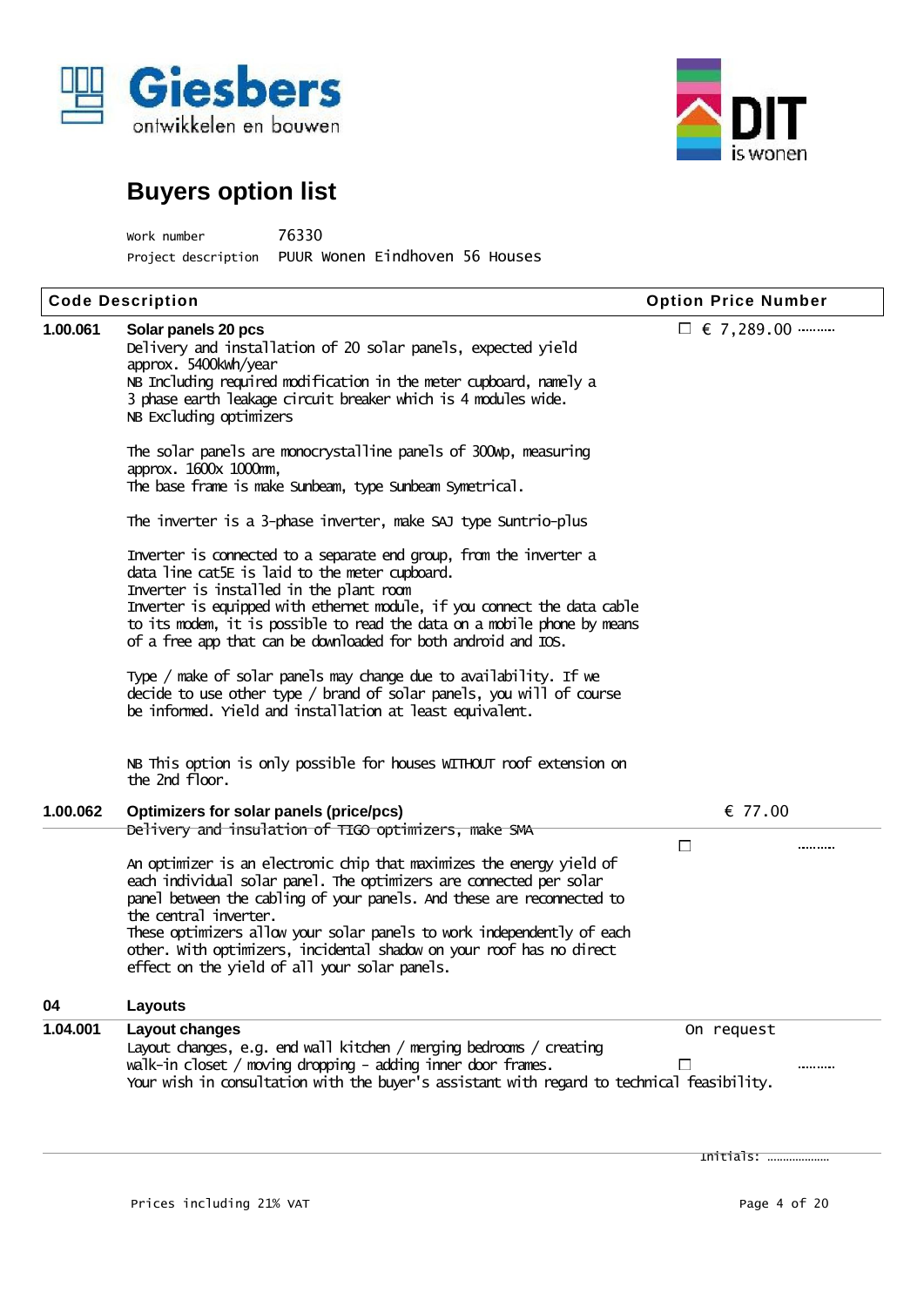



Work number 76330 Project description PUUR Wonen Eindhoven 56 Houses

| <b>Code Description</b> |                                                                                                                                                                                                                                                                                                                            | <b>Option Price Number</b> |  |  |
|-------------------------|----------------------------------------------------------------------------------------------------------------------------------------------------------------------------------------------------------------------------------------------------------------------------------------------------------------------------|----------------------------|--|--|
| $\overline{\mathbf{2}}$ | <b>Finishing</b>                                                                                                                                                                                                                                                                                                           |                            |  |  |
| 11                      | Kitchen layout (electricity/water/plumbing)                                                                                                                                                                                                                                                                                |                            |  |  |
| 2.11.001                | Kitchen is purchased from project partner<br>Nuva keukens<br>De Waterlaat 8<br>5571 MZ Bergeijk<br>Tel: 0497-552 882                                                                                                                                                                                                       | Showroom<br>               |  |  |
|                         | • The costs for any additional piping work required will be quoted<br>/ charged to you by Giesbers.<br>• All relocations in the kitchen area in terms of electrical points,<br>plumbing, hot and cold water pipes, are carried out according to the<br>installation drawing supplied by Nuva Keukens and are cost-neutral. |                            |  |  |
|                         | NB The ventilation points are realized at the standard positions. NB<br>Delivery / installation of kitchen AFTER delivery. You must arrange the<br>ordering (on call) of the kitchen with project partner Nuva Keukens.<br>NB The kitchen will be invoiced directly to you by project partner Nuva<br>Keukens.             |                            |  |  |
|                         | only applicable for the construction numbers 1-4-5-6-7-8-9-10-12-13-14-16<br>17-18-19-20-21-23-24-27-28-29-30-31-38-39-42-43-45-46-47-48                                                                                                                                                                                   |                            |  |  |

See also kitchen brochure of Nuva Keukens dated 16/06/2020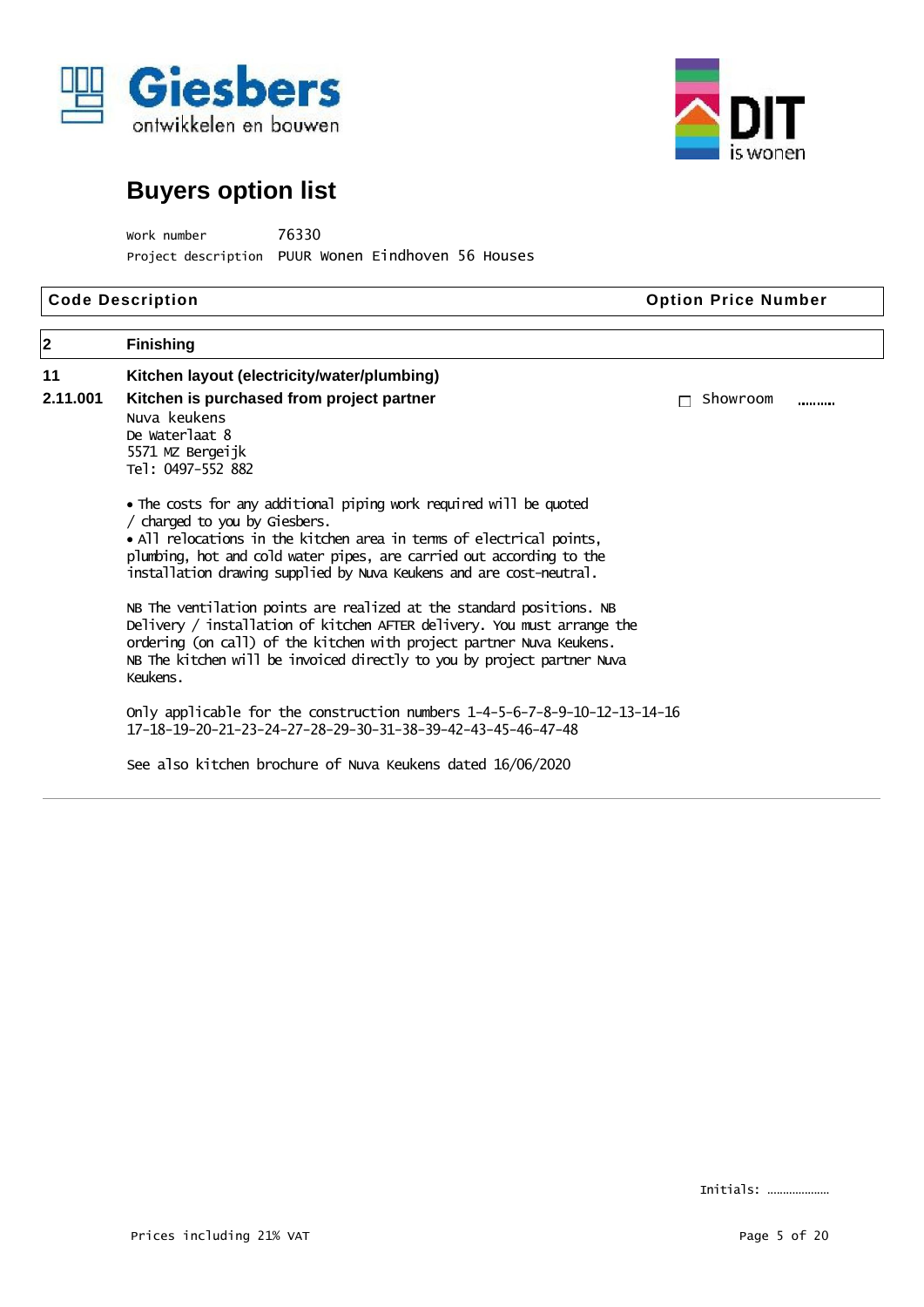



Work number 76330 Project description PUUR Wonen Eindhoven 56 Houses

| <b>Code Description</b>                                                                                                                                                                                                                                                                                                                                                                      | <b>Option Price Number</b> |
|----------------------------------------------------------------------------------------------------------------------------------------------------------------------------------------------------------------------------------------------------------------------------------------------------------------------------------------------------------------------------------------------|----------------------------|
| 2.11.001A Kitchen purchased from project partner provisional sum<br>Nuva keukens<br>De Waterlaat 8<br>5571 MZ Bergeijk<br>Tel: 0497-552 882                                                                                                                                                                                                                                                  | $\Box$ Showroom<br>        |
| . The costs for any additional piping work required will be quoted<br>/ charged to you by Giesbers.<br>. All relocations in the kitchen area in tenns of electrical points,<br>plumbing, hot and cold water pipes, are carried out according to the<br>installation drawing supplied by Nuva Keukens and are cost-neutral.                                                                   |                            |
| NB The ventilation points are realized at the standard positions. NB<br>Delivery / installation of kitchen AFTER delivery. You must arrange<br>the ordering (on call) of the kitchen with project partner Nuva<br>Keukens.<br>NB The kitchen will be invoiced directly to you by project partner Nuva<br>Keukens. This only concerns the additional work compared to the provisional<br>sum. |                            |
| Provisional sum is $\epsilon$ 3,025 incl. VAT<br>Only applicable for construction numbers<br>2-3-11-15-22-25-26-32-33-34-35-36-37-40-41-44-49-50-51-52-53-54-55-56                                                                                                                                                                                                                           |                            |
| See also kitchen brochure of Nuva Keukens dated 16/06/2020                                                                                                                                                                                                                                                                                                                                   | П<br>                      |
| 2.11.002 Dropping kitchen provisional sum<br>Dropping of kitchen provisional sum:<br>. Pipework (water pipes and plunbing) is carried out at the standard<br>positions in accordance with the zero drawing.<br>• Electricity is installed at the standard positions on the unfinished<br>walls in accordance with the zero drawing.                                                          | $-\epsilon$ 3,025.00       |

Only applicable for construction numbers 2-3-11-15-22-25-26-32-33-34-35-36-37-40-41-44-49-50-51-52-53-54-55-56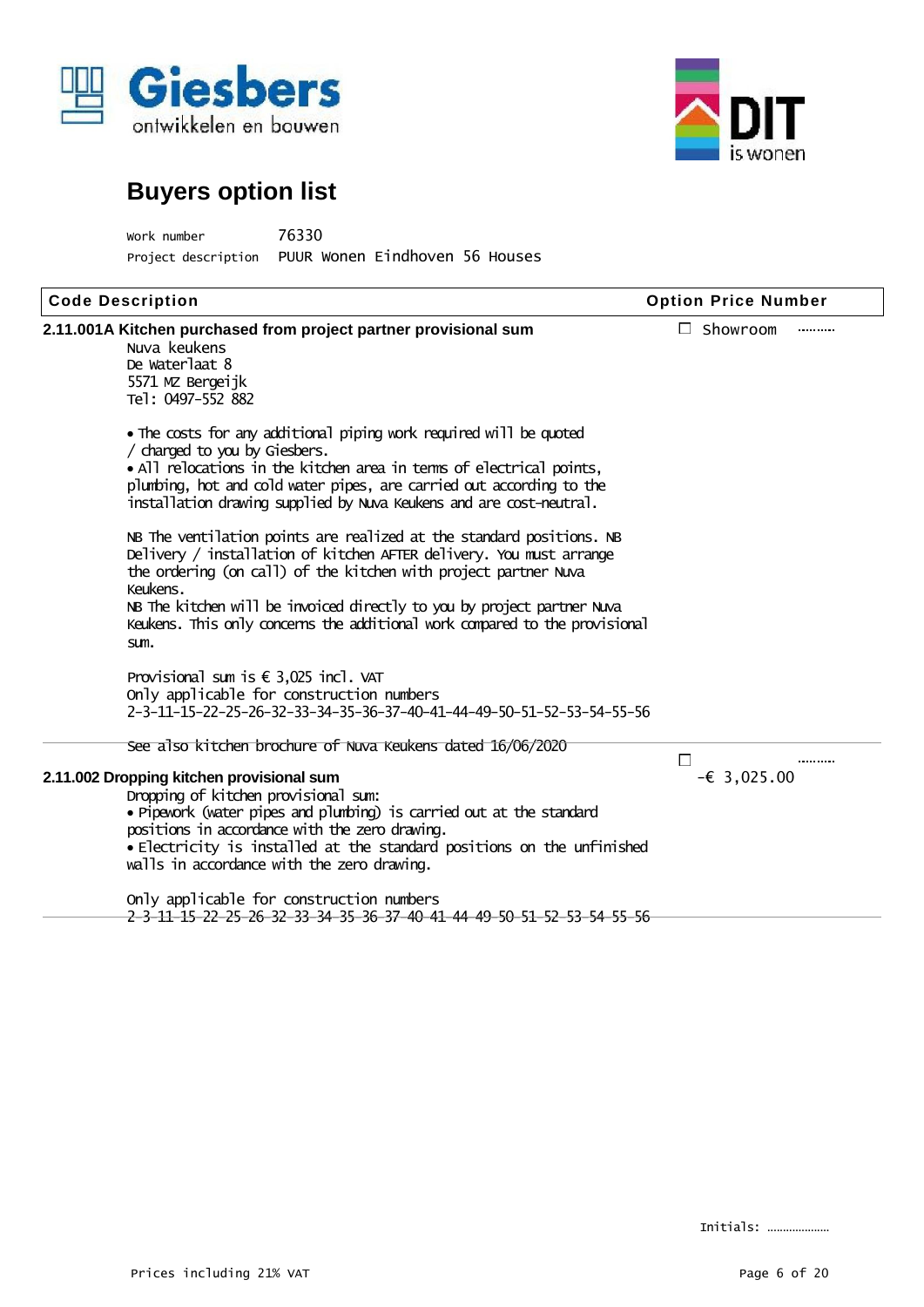



| Work number         | 76330                          |  |
|---------------------|--------------------------------|--|
| Project description | PUUR Wonen Eindhoven 56 Houses |  |

|          | <b>Code Description</b>                                                                                                                                                                                                                                                                                                                                                                                                                                                                                                                                                                                                                                                                                                                                                                                                                                                                                                                                                                                                   |                            | <b>Option Price Number</b> |
|----------|---------------------------------------------------------------------------------------------------------------------------------------------------------------------------------------------------------------------------------------------------------------------------------------------------------------------------------------------------------------------------------------------------------------------------------------------------------------------------------------------------------------------------------------------------------------------------------------------------------------------------------------------------------------------------------------------------------------------------------------------------------------------------------------------------------------------------------------------------------------------------------------------------------------------------------------------------------------------------------------------------------------------------|----------------------------|----------------------------|
|          | 2.11.003 Kitchen purchased from third parties<br>All electrical points, plumbing, hot and cold water pipes are<br>executed according to the installation drawing supplied by your own<br>kitchen supplier. You are responsible for providing the correct<br>information. All communication takes place through you and not your<br>kitchen supplier.<br>• We will process the supplied installation drawing as soon as it is<br>complete. You can request an example from the buyer's assistant.<br>. The costs for any additional pipework or relocation related to electricity,<br>plunbing and/or central heating work will be quoted / charged to you by<br>Giesbers.<br>• A standard amount of $E225$ incl. VAT will be charged in connection with<br>control, coordination and engineering.<br>NB The ventilation points are realized at the standard positions.<br>NB Delivery / installation of kitchen AFTER delivery. You must arrange the<br>ordering (on call) of the kitchen with your own kitchen supplier. | $\Box$                     | € 225.00                   |
| 12       | <b>Bathroom/toilet</b>                                                                                                                                                                                                                                                                                                                                                                                                                                                                                                                                                                                                                                                                                                                                                                                                                                                                                                                                                                                                    |                            |                            |
| 2.12.001 | Sanitary fittings and tiling bathroom/toilet<br>Van Heugten Baddesign<br>Dieze 8<br>5422 VS Gemert<br>Tel. 0492-365 632<br>www.van-heugten.nl                                                                                                                                                                                                                                                                                                                                                                                                                                                                                                                                                                                                                                                                                                                                                                                                                                                                             | $\mathcal{L}_{\text{max}}$ | Quote                      |
|          | • The costs for any additional piping work required will be quoted /<br>charged to you by Van Heugten. Any extra electrical points will be quoted<br>/ charged to you by Giesbers<br>• All relocations in the bathroom / toilet in terms of electrical points,<br>plunbing, hot and cold water pipes are carried out according to the<br>installation drawing supplied by Van Heugten and is cost-neutral.<br>• Dropping of standard sanitary fittings and tiling is included in the<br>quotation of Van Huegten.<br>• The bathroom/toilet will be realized BEFORE delivery                                                                                                                                                                                                                                                                                                                                                                                                                                               |                            |                            |
|          | NB Toilet position cannot be moved                                                                                                                                                                                                                                                                                                                                                                                                                                                                                                                                                                                                                                                                                                                                                                                                                                                                                                                                                                                        |                            |                            |
|          | See also sanitary fittings and tile brochure of Van Heugten<br>Baddesign dated 16/06/20.                                                                                                                                                                                                                                                                                                                                                                                                                                                                                                                                                                                                                                                                                                                                                                                                                                                                                                                                  |                            |                            |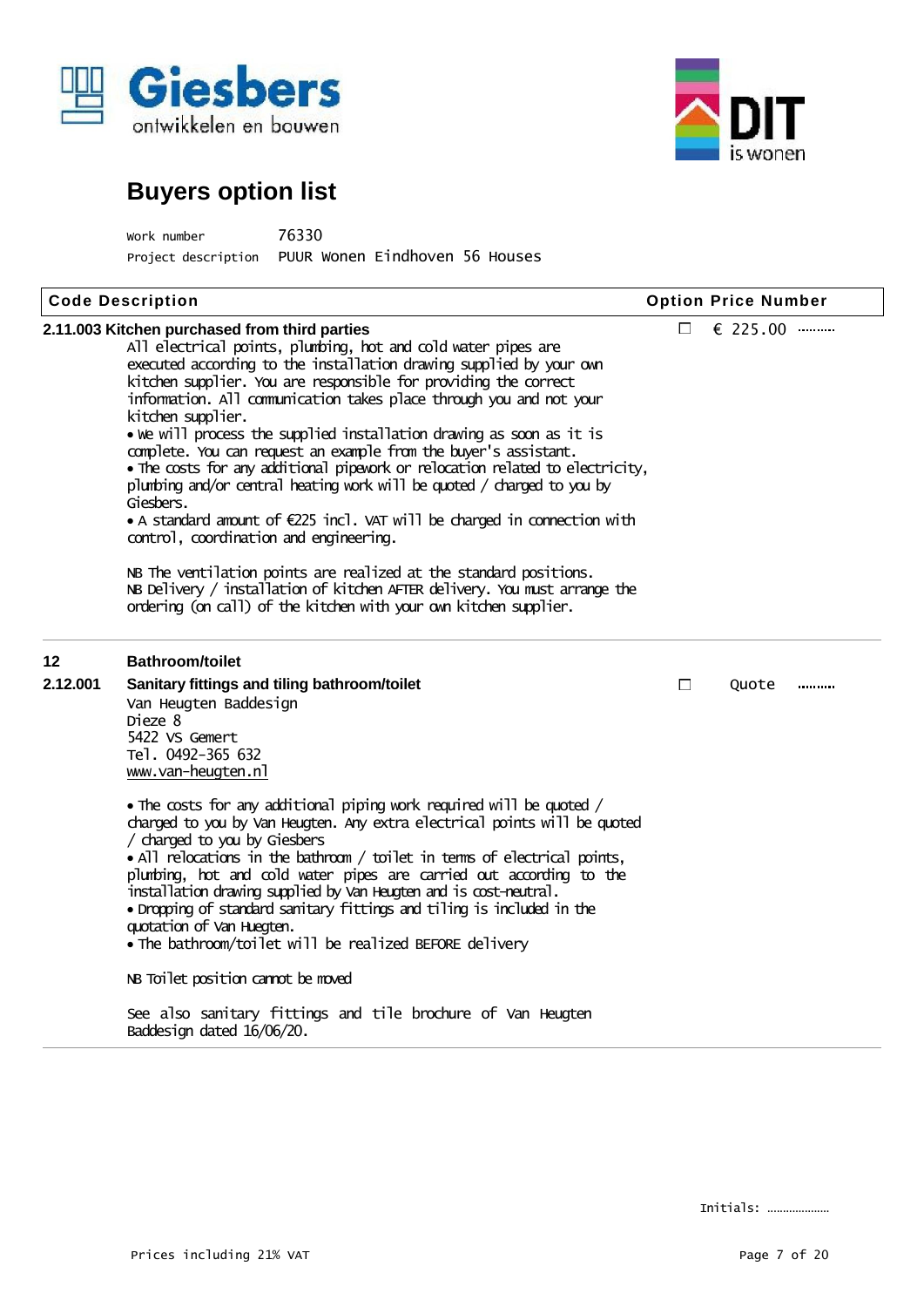



| Work number         | 76330                          |  |
|---------------------|--------------------------------|--|
| Project description | PUUR Wonen Eindhoven 56 Houses |  |

| <b>Code Description</b>                                                     | <b>Option Price Number</b>   |  |  |
|-----------------------------------------------------------------------------|------------------------------|--|--|
| 2.12.003 Bathroom/toilet is delivered in shell condition                    | $\Box$ - $\epsilon$ 5,479.00 |  |  |
| Dropping of sanitary fittings, tiling and radiator                          |                              |  |  |
| • Pipework for sanitary fittings and radiators are capped at the standard   |                              |  |  |
| positions (according to the zero drawing) or carried out via option         |                              |  |  |
| 2.12.004.                                                                   |                              |  |  |
| • Electrical points are installed in the standard positions and mounted     |                              |  |  |
| on the unfinished walls.                                                    |                              |  |  |
| • Chases are closed off.                                                    |                              |  |  |
| • Ceilings of bathroom / toilet(s) are finished off with spraying work.     |                              |  |  |
| • Dropping of wall spraying work in the bathroom / toilet(s)                |                              |  |  |
| • Cement screed is installed in the toilet(s) and bathroom, with the        |                              |  |  |
| exception of the shower area and at. the bath (if applicable).              |                              |  |  |
| • Dropping of guarantee on the delivery and installation (also on           |                              |  |  |
| the pipework connections) of the sanitary fittings and tiling, and          |                              |  |  |
| the watertightness of the wall and floor tiling.                            |                              |  |  |
| • Dropping of temperature guarantee in the bathroom due to non-delivery and |                              |  |  |
| installation of the (electric) radiator.                                    |                              |  |  |
| . This will be recorded with you in a limited guarantee scheme according    |                              |  |  |
| to woningborg.                                                              |                              |  |  |
|                                                                             |                              |  |  |
| Only applicable for the construction numbers 1-4-5-7-8-9-10-12-13-14-19-2   |                              |  |  |
| 0-21-22-23-24-25-26-27-28-30-31-37-38-42-43-44-45-46-47-48                  |                              |  |  |
|                                                                             | $\Box$<br>                   |  |  |
| 2.12.003 Bathroom/toilet is delivered in shell condition                    | $-64,980.00$                 |  |  |
| Dropping of sanitary fittings, tiling and radiator                          |                              |  |  |
| • Pipevork for sanitary fittings and radiators are capped at the standard   |                              |  |  |
| positions (according to the zero drawing) or carried out via option         |                              |  |  |
| 2.12.004.                                                                   |                              |  |  |
| • Electrical points are installed in the standard positions and mounted     |                              |  |  |
| on the unfinished walls.                                                    |                              |  |  |
| • Chases are closed off.                                                    |                              |  |  |
| • Ceilings of bathroom / toilet(s) are finished off with spraying work.     |                              |  |  |
| • Dropping of wall spraying work in the bathroom / toilet(s)                |                              |  |  |
| • Cement screed is installed in the toilet(s) and bathroom, with the        |                              |  |  |
| exception of the shower area and at. the bath (if applicable).              |                              |  |  |
| • Dropping of guarantee on the delivery and installation (also on           |                              |  |  |
| the pipework connections) of the sanitary fittings and tiling, and          |                              |  |  |
| the watertightness of the wall and floor tiling.                            |                              |  |  |
| · Dropping of temperature guarantee in the bathroom due to non-delivery and |                              |  |  |
| installation of the (electric) radiator.                                    |                              |  |  |
| • This will be recorded with you in a limited guarantee scheme according    |                              |  |  |
| to woningborg.                                                              |                              |  |  |
|                                                                             |                              |  |  |
| Only applicable for construction numbers 2-3-6-11-15-16-17-18-29-32-32      |                              |  |  |
| 33-34-35-36-39-40-41-49-50-51-52-53-54-55                                   |                              |  |  |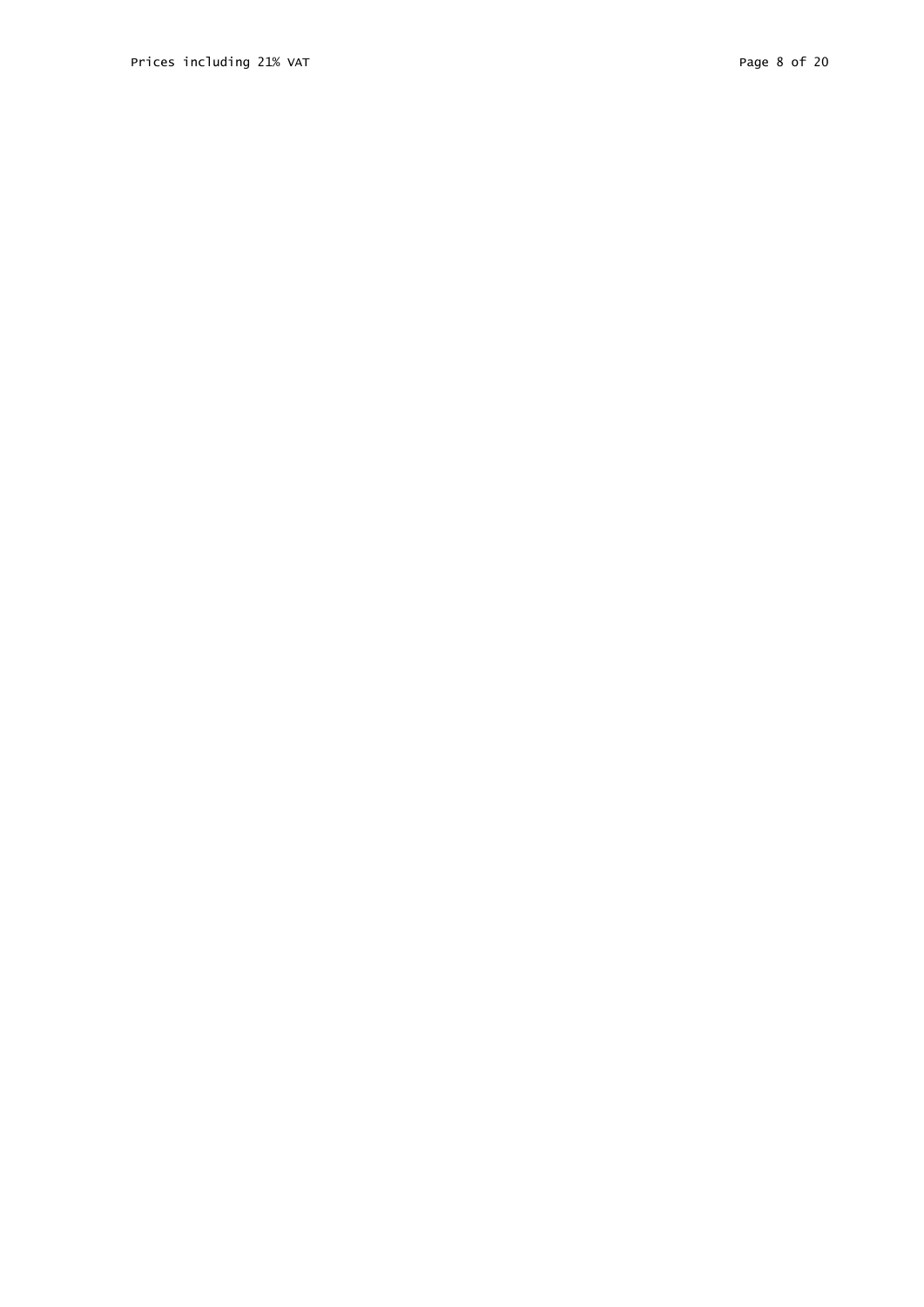



| Work number         | 76330                          |  |  |
|---------------------|--------------------------------|--|--|
| Project description | PUUR Wonen Eindhoven 56 Houses |  |  |

|                | <b>Code Description</b>                                                                                                                                                                                                                                                                                                                                                                                                                                                                                                                                                                                                                                                                                                                                        |                | <b>Option Price Number</b> |
|----------------|----------------------------------------------------------------------------------------------------------------------------------------------------------------------------------------------------------------------------------------------------------------------------------------------------------------------------------------------------------------------------------------------------------------------------------------------------------------------------------------------------------------------------------------------------------------------------------------------------------------------------------------------------------------------------------------------------------------------------------------------------------------|----------------|----------------------------|
|                | 2.12.004 Bathroom/toilet purchased from third parties<br>All electrical points, plunbing, hot and cold water pipes are executed<br>according to the supplied installation drawing. You are responsible for<br>providing the correct information. All comunication takes place through<br>you and not your supplier.<br>• we will process the supplied installation drawing as soon as it is<br>complete. You can request an example from the buyer's assistant.<br>. The costs for any additional pipework or relocation related to electricity,<br>plunbing and/or central heating work will be quoted / charged to you by<br>Giesbers.<br>• A standard amount of €225 incl. VAT will be charged in connection with<br>control, coordination and engineering. | F I            | € 225.00                   |
|                | NB Toilet position cannot be moved<br>NB Delivery / installation of sanitary fittings and tiling AFTER delivery<br>NB You must arrange the ordering (on call) of the elements with your<br>own supplier.                                                                                                                                                                                                                                                                                                                                                                                                                                                                                                                                                       |                |                            |
| 13<br>2.13.001 | <b>Plumber</b><br>Outdoor tap incl. automatic drain (frost-free)<br>Delivery and installation of a frost-free outdoor tap, with automatic drain<br>and frost-free guarantee. After closing this outside tap by means of a<br>loose key, and removal of the garden hose, the tap drains automatically,<br>preventing the risk of freezing.                                                                                                                                                                                                                                                                                                                                                                                                                      | $\Box$         | $611.00$                   |
|                | NB Indicate position (with dimension line) in drawing on insulated wall.                                                                                                                                                                                                                                                                                                                                                                                                                                                                                                                                                                                                                                                                                       | $\mathbb{R}^n$ | .                          |
|                | 2.13.005 Floor drain near/under the optional outdoor tap<br>Floor drain near / under the optional outdoor tap<br>· Connected to the wastewater sewer                                                                                                                                                                                                                                                                                                                                                                                                                                                                                                                                                                                                           |                | € 487.00                   |
| 2.13.011       | Pipe sleeve Ø110mm (price/pcs)<br>Realise loose pipes sleeve, 0110 mm, from the meter cupboard to the<br>outside wall<br>· Protrudes approx. 500 nm from the facade below ground level                                                                                                                                                                                                                                                                                                                                                                                                                                                                                                                                                                         | E              | .<br>€ 394.00              |
|                | NB Indicate position (with dimension line) in drawing                                                                                                                                                                                                                                                                                                                                                                                                                                                                                                                                                                                                                                                                                                          |                |                            |
|                | 2.13.020 Water stop (price/pcs)<br>Delivery and installation of a water stop on the washing machine tap                                                                                                                                                                                                                                                                                                                                                                                                                                                                                                                                                                                                                                                        | $\Box$         | .<br>€ 146.50              |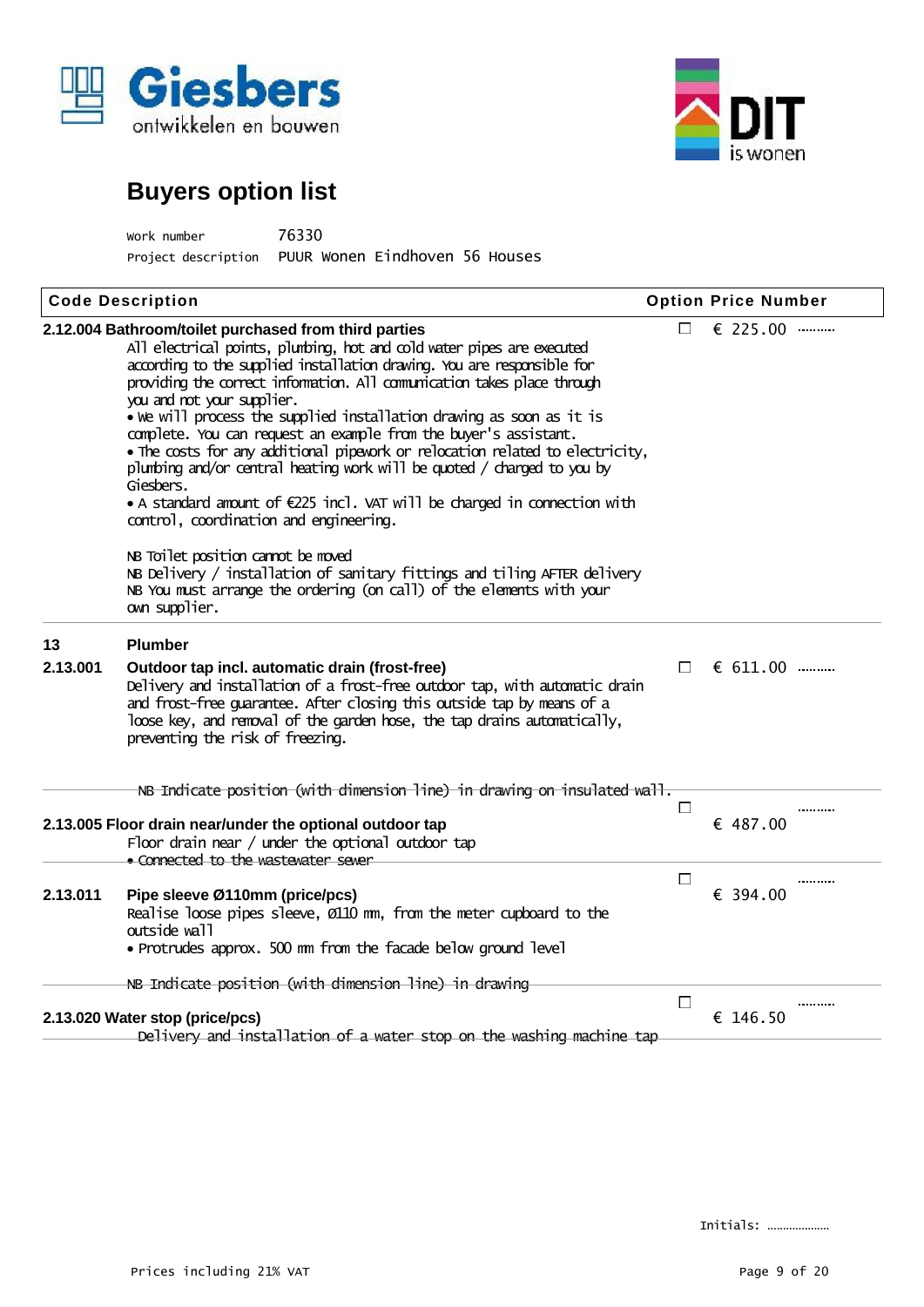



| work number                                        | 76330 |  |
|----------------------------------------------------|-------|--|
| Project description PUUR Wonen Eindhoven 56 Houses |       |  |

| <b>Code Description</b>                                        |                                                                                                                                                                                                                                                                                                                         | <b>Option Price Number</b> |                    |   |
|----------------------------------------------------------------|-------------------------------------------------------------------------------------------------------------------------------------------------------------------------------------------------------------------------------------------------------------------------------------------------------------------------|----------------------------|--------------------|---|
| 2.13.021                                                       | Facilities for washbasin in bedroom<br>Realise capped cold and hot water pipe, including plumbing<br>• Height approx. 650 mm<br>• Drain Ø50mm<br>• Water pipes are connected in the meter cupboard on delivery<br>N.B. Desired position in consultation with buyer's assistant with<br>regard to technical feasibility. |                            | <b>Con</b> request |   |
|                                                                | 2.13.040 Relocate sink (price/m1)<br>Relocate the facilities for the sink in the kitchen area<br>• Price per m1, rounded off to the nearest half metre                                                                                                                                                                  | $\mathsf{L}$               | € 114.00           |   |
|                                                                | N.B. Only applicable if a kitchen is chosen outside the kitchen<br>area and kitchen purchased from third party (option 2.11.003).                                                                                                                                                                                       |                            |                    |   |
| 2.13.041                                                       | Relocate sink for cooking island<br>Relocate the facilities for the sink in the cooking island<br>N.B. Only applicable if a kitchen is chosen outside the kitchen<br>area and kitchen purchased from third party (option 2.11.003).                                                                                     | Ħ                          | $\epsilon$ 340.00  |   |
| 2.13.045 Drop capped hot water pipe in connection with quooker |                                                                                                                                                                                                                                                                                                                         | П                          | $\epsilon$ 86.00   |   |
| 2.13.046                                                       | Extra cold water pipe for quooker                                                                                                                                                                                                                                                                                       | П                          | € $92.00$          |   |
|                                                                | 2.13.050 Dishwasher connection<br>Realise capped cold water pipe, including drainage for dishwasher<br>next to sink<br>• Capped cold water pipe for dishwasher provided with washing<br>machine tap and nonreturn valve                                                                                                 | П                          | $\epsilon$ 277.00  |   |
|                                                                | 2.13.050A Capped dishwasher connection<br>Realise capped cold water pipe, including drainage for dishwasher<br>next to sink                                                                                                                                                                                             | $\Box$                     | € 166.00           |   |
| 2.13.051                                                       | Dishwasher connection separate from sink connection                                                                                                                                                                                                                                                                     |                            | € 211.00           |   |
| 2.13.060                                                       | Extra capped cold water pipe (price/pcs)<br>Realise extra capped cold water pipe, including stop valve<br>• For refrigerator or coffeemaker                                                                                                                                                                             |                            | € 189.00           | . |
|                                                                | 2.13.090 Washbasin: relocation plumbing and hot and cold water pipes<br>NB Only applicable if choice made for shell bathroom / toilet and bathroom<br>/ toilet purchased from third party (option 2.12.004)                                                                                                             | П                          | € 133.00           |   |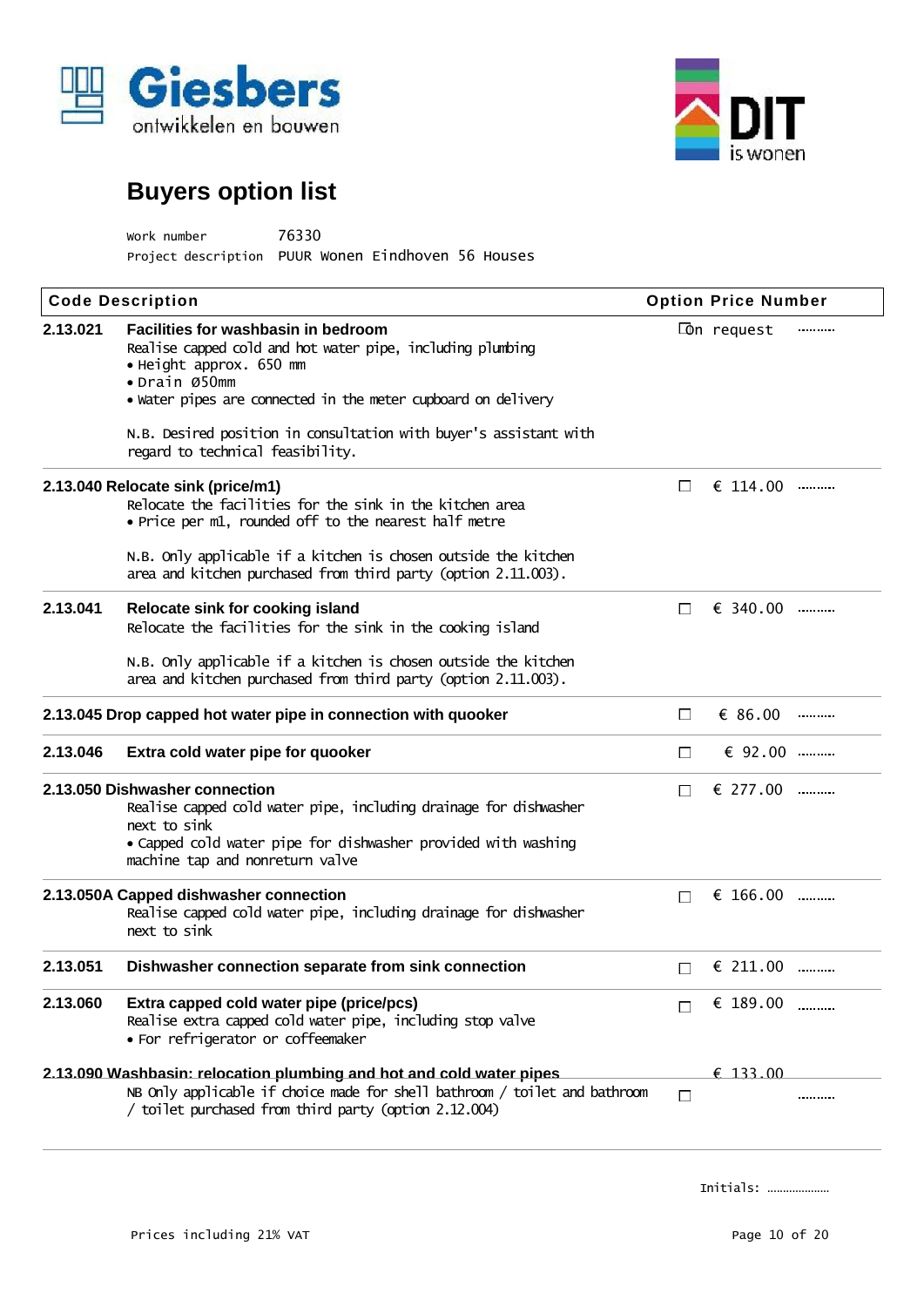



| Work number         | 76330                          |
|---------------------|--------------------------------|
| Project description | PUUR Wonen Eindhoven 56 Houses |

| <b>Code Description</b> |                                                                                                                                                                                                                                                                                                                                                                          |              | <b>Option Price Number</b> |  |
|-------------------------|--------------------------------------------------------------------------------------------------------------------------------------------------------------------------------------------------------------------------------------------------------------------------------------------------------------------------------------------------------------------------|--------------|----------------------------|--|
| 2.13.091                | Washbasin: relocation hot and cold water pipes (price/m1)<br>Relocate hot and cold water pipes for the desired bathroom<br><b>layout</b><br>• Minimum 500 mm<br>• Excluding relocation plumbing<br>NB Only applicable if choice made for shell bathroom / toilet and bathroom                                                                                            | П            | € 101.00                   |  |
|                         | / toilet purchased from third party (option 2.12.004)                                                                                                                                                                                                                                                                                                                    |              |                            |  |
|                         | 2.13.092 Washbasin: extra pipework for extra washbasin<br>Realise capped cold and hot water pipe, including plunbing<br>• Height approx. 650 mm<br>• Drain Ø50mm<br>· water pipes are connected in the meter cupboard on delivery<br>NB Only applicable if choice made for shell bathroom / toilet and bathroom<br>/ toilet purchased from third party (option 2.12.004) | $\mathbb{H}$ | € 249.00                   |  |
|                         |                                                                                                                                                                                                                                                                                                                                                                          |              |                            |  |
|                         | 2.13.093 Washbasin: extra hot and cold water for extra washbasin<br>Realise capped cold and hot water pipe, excluding plunbing<br>• Height approx. 650 mm<br>• water pipes are connected in the meter cupboard on delivery<br>NB Only applicable if choice made for shell bathroom / toilet and bathroom                                                                 | T.           | €187.00                    |  |
|                         | / toilet purchased from third party (option 2.12.004)                                                                                                                                                                                                                                                                                                                    |              |                            |  |
| 2.13.100                | Shower: relocate plumbing and hot and cold water pipes<br>Relocate plumbing and hot and cold water pipes for the desired bathroom<br><b>layout</b>                                                                                                                                                                                                                       | $\Box$       | € 133.00                   |  |
|                         | NB Only applicable if choice made for shell bathroom / toilet and bathroom<br>/ toilet purchased from third party (option 2.12.004)                                                                                                                                                                                                                                      |              |                            |  |
| 2.13.101                | Shower: relocate hot and cold water pipes for mixer tap                                                                                                                                                                                                                                                                                                                  |              | € 101.00                   |  |
|                         | Relocate hot and cold water pipes for the desired bathroom<br><b>layout</b>                                                                                                                                                                                                                                                                                              | $\mathsf{L}$ |                            |  |
|                         | NB Only applicable if choice made for shell bathroom / toilet and bathroom<br>/ toilet purchased from third party (option 2.12.004)                                                                                                                                                                                                                                      |              |                            |  |
| 2.13.102                | Shower: relocate plumbing for shower drain or drain gutter                                                                                                                                                                                                                                                                                                               |              | € $101.00$                 |  |
|                         | Relocate plumbing for the desired bathroom layout                                                                                                                                                                                                                                                                                                                        | $\Box$       |                            |  |
|                         | NB Only applicable if choice made for shell bathroom / toilet and bathroom<br>/ toilet purchased from third party (option 2.12.004)                                                                                                                                                                                                                                      |              |                            |  |
|                         |                                                                                                                                                                                                                                                                                                                                                                          |              | Initials:                  |  |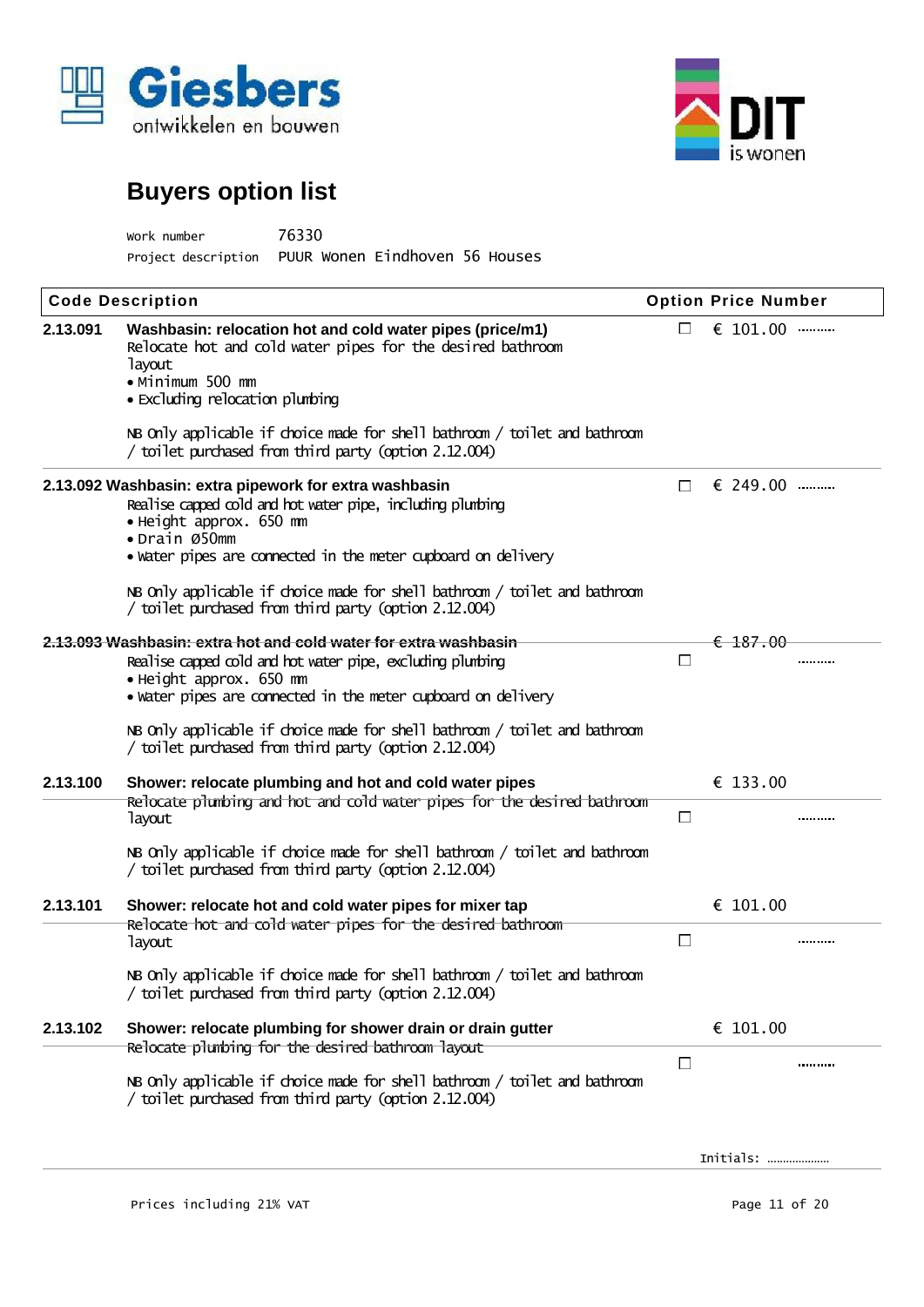



Work number 76330 Project description PUUR Wonen Eindhoven 56 Houses

| <b>Code Description</b> |                                                                                                                                                                                                                                                                                                                                                                                                                                                                                                                                                                                                                 |                             | <b>Option Price Number</b> |  |  |
|-------------------------|-----------------------------------------------------------------------------------------------------------------------------------------------------------------------------------------------------------------------------------------------------------------------------------------------------------------------------------------------------------------------------------------------------------------------------------------------------------------------------------------------------------------------------------------------------------------------------------------------------------------|-----------------------------|----------------------------|--|--|
| 2.13.113                | Bath: extra piping and plumbing for extra bath<br>Realise capped cold and hot water pipe, including plunbing<br>• Drain Ø50mm<br>· water pipes are connected in the meter cupboard on delivery                                                                                                                                                                                                                                                                                                                                                                                                                  | $\mathcal{C}^{\mathcal{A}}$ | $\epsilon$ 472.50          |  |  |
|                         | NB Only applicable if choice made for shell bathroom / toilet and bathroom<br>/ toilet purchased from third party (option 2.12.004)                                                                                                                                                                                                                                                                                                                                                                                                                                                                             |                             |                            |  |  |
| 2.13.140                | Hand basin: relocate plumbing and cold water pipe<br>Relocate plumbing and cold water pipe for the desired bathroom<br><b>layout</b>                                                                                                                                                                                                                                                                                                                                                                                                                                                                            | П                           | $\epsilon$ 134.00<br>      |  |  |
|                         | NB Only applicable if choice made for shell bathroom / toilet and bathroom<br>/ toilet purchased from third party (option 2.12.004)                                                                                                                                                                                                                                                                                                                                                                                                                                                                             |                             |                            |  |  |
| 14                      | <b>Heating</b>                                                                                                                                                                                                                                                                                                                                                                                                                                                                                                                                                                                                  |                             |                            |  |  |
| 2.14.001                | Change underfloor heating layout<br>NB Only applicable if chosen for a kitchen outside the kitchen area and<br>kitchen purchased from third party (option 2.11.003) OR other wishes for<br>changing underfloor heating.                                                                                                                                                                                                                                                                                                                                                                                         | $\Box$                      | € 113.00<br>               |  |  |
| 2.14.002                | <b>Expand underfloor heating 1st floor</b><br>• Delivery and installation of underfloor heating on the 1st floor<br>in bedrooms and bathroom<br>• Plastic pipes in screed, the necessary connecting materials and<br>assembly network<br>• Floor heating divider installed in plantroom against wall<br>bedroom 1, excl. casing<br>• Including themostat controls per room in bedrooms and bathroom<br>(master-master)<br>• The convectors in the bedrooms are hereby dropped and are settled in<br>this option<br>• Electric radiator is maintained.<br>NB No wire-mesh reinforcement included in this option. | $\Box$                      | $\epsilon$ 3,084.00<br>    |  |  |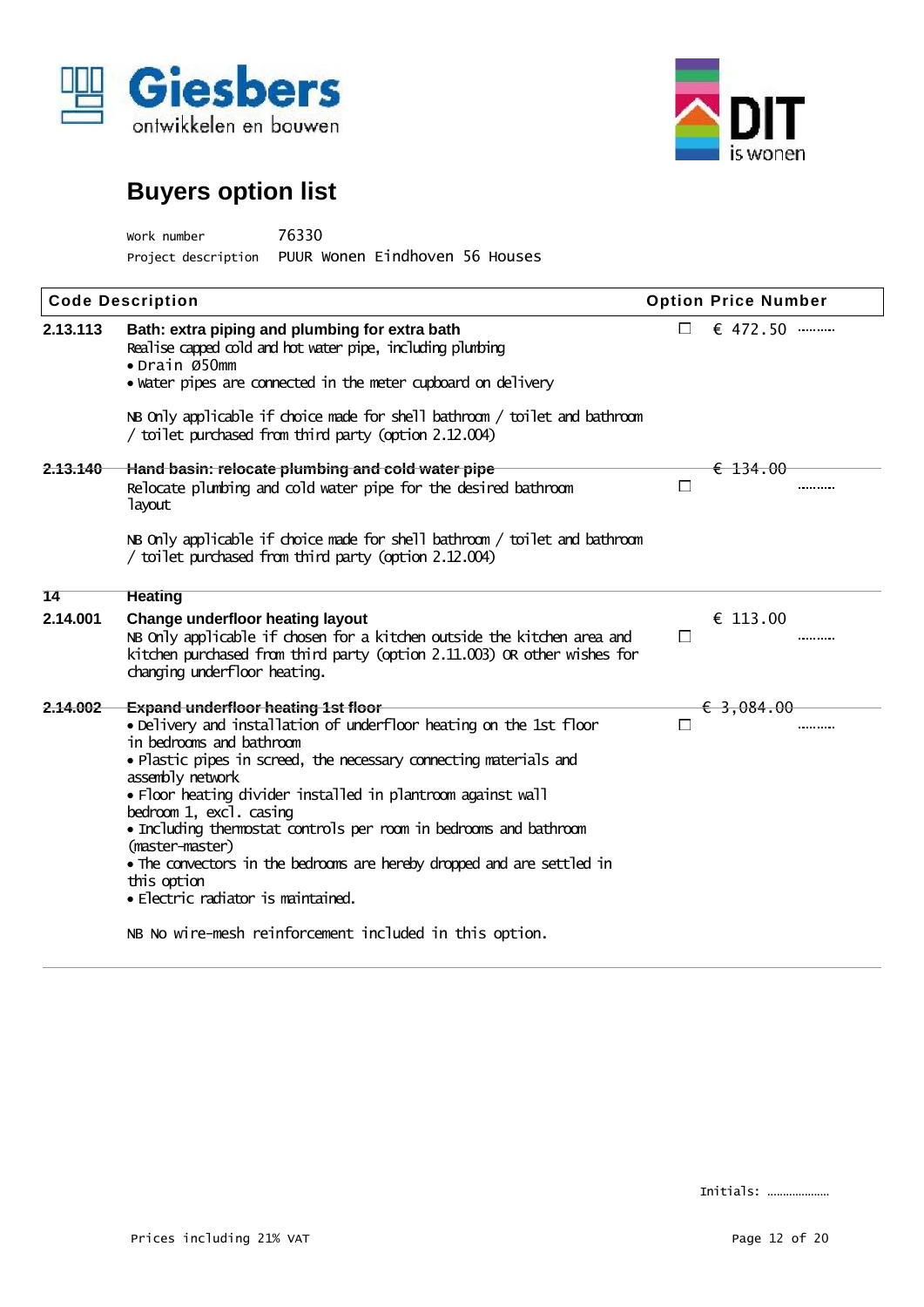



| Work number         | 76330                          |
|---------------------|--------------------------------|
| Project description | PUUR Wonen Eindhoven 56 Houses |

| <b>Code Description</b>                                                                                                                                                                                                                                                                                                                                                                                                                                                                                                                                                                                                                                                                                                               | <b>Option Price Number</b> |
|---------------------------------------------------------------------------------------------------------------------------------------------------------------------------------------------------------------------------------------------------------------------------------------------------------------------------------------------------------------------------------------------------------------------------------------------------------------------------------------------------------------------------------------------------------------------------------------------------------------------------------------------------------------------------------------------------------------------------------------|----------------------------|
| 2.14.003 Expand underfloor heating 2nd floor large roof structure<br>• Delivery and installation of underfloor heating on 2nd floor /<br>large roof structure in acconmodation space and bedroom<br>• Plastic pipes in screed, the necessary connecting materials and<br>assembly network<br>· Floor heating divider installed in bedroom 4 against staircase<br>wall, excl. casing<br>• Including themostat controls per room in bedrooms and accommodation space<br>(master-master)<br>• The convectors are hereby dropped and are settled in this option.<br>NB No wire-mesh reinforcement included in this option.<br>Only applicable for houses with standard large roof structure OR if<br>option 1.00.051 has been chosen.     | $\Box \in 2,218.00$        |
| 2.14.004 Expand underfloor heating 2nd floor small roof structure<br>. Delivery and installation of underfloor heating on 2nd floor / small<br>roof structure in storeroom and bedroom<br>· Plastic pipes in screed, the necessary connecting materials and<br>assembly network<br>• Floor heating divider installed in bedroom 4 against staircase<br>wall, excl. casing<br>• Including thermostat controls per room in bedrooms and accommodation space<br>(master-master)<br>• The convectors are hereby dropped and are settled in this option.<br>NB No wire-mesh reinforcement included in this option.<br>Only applicable for houses with standard small roof structure OR if option<br>1.00.053 or 1.00.053A has been chosen. | $\Box \in 1,905.00$        |
| 2.14.010 Heating loops in bathroom, RTL valve in meter cupboard<br>· Delivery and installation of heating loops in bathroom floor incl. RTL valve<br>in meter cupboard.<br>• Plastic pipes in screed, the necessary connecting materials and<br>assembly network<br>· Electric radiator is maintained.<br>NB No wire-mesh reinforcement included in this option.                                                                                                                                                                                                                                                                                                                                                                      | € 737.00<br>$\mathbb{R}^n$ |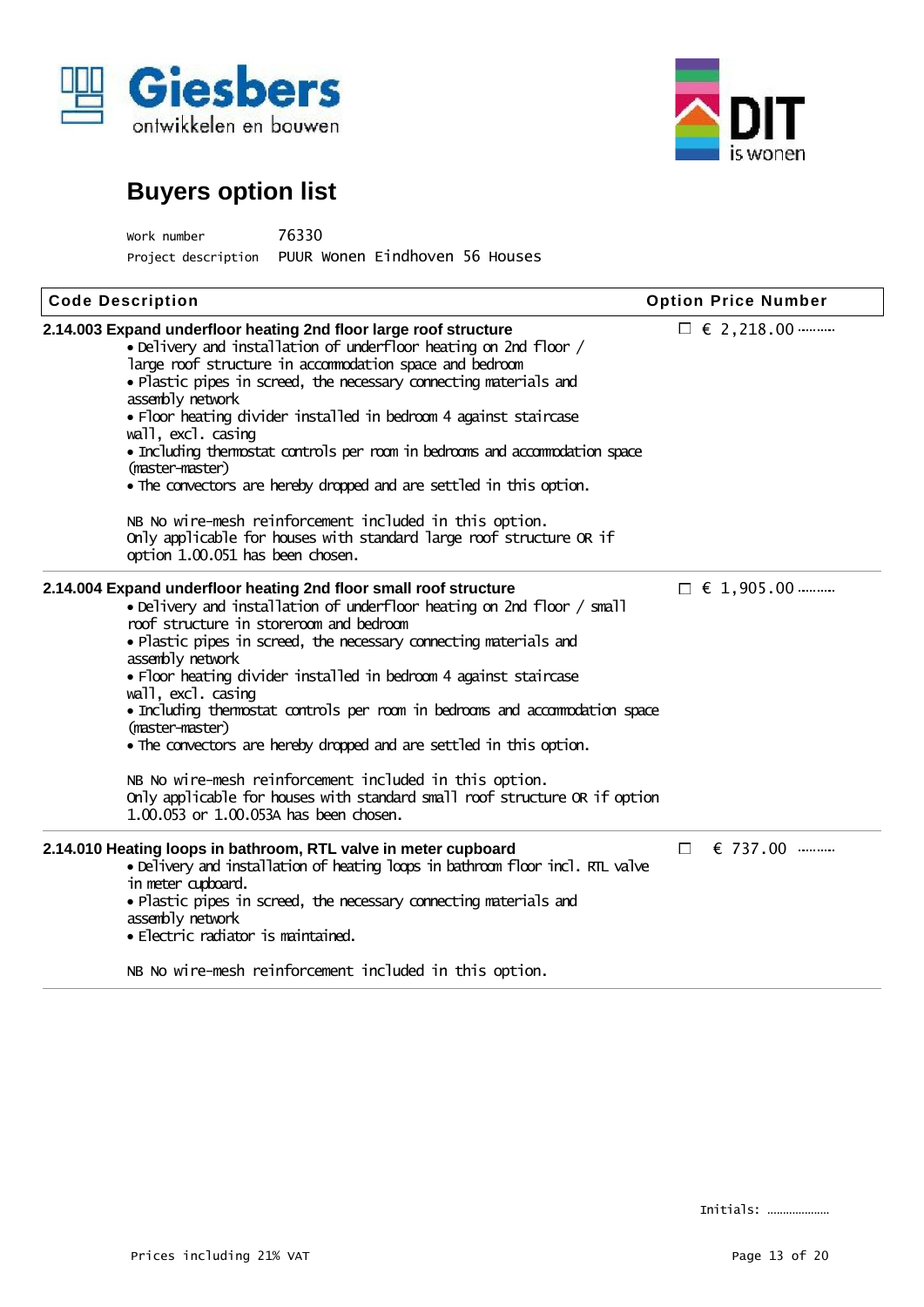



| Work number         | 76330                          |  |
|---------------------|--------------------------------|--|
| Project description | PUUR Wonen Eindhoven 56 Houses |  |

|          | <b>Code Description</b>                                                                                                                                                                                                                                                                                                                                                                                                                                                |        | <b>Option Price Number</b> |
|----------|------------------------------------------------------------------------------------------------------------------------------------------------------------------------------------------------------------------------------------------------------------------------------------------------------------------------------------------------------------------------------------------------------------------------------------------------------------------------|--------|----------------------------|
|          | 2.14.010 Heating loops in bathroom, RTL valve in meter cupboard<br>. Delivery and installation of heating loops in bathroom floor incl. RTL<br>valve in meter cupboard.<br>$\bullet$ RTL valve<br>Dimensions 175 x 220 mm<br>Finishing with white cover cap (RAL 9016)<br>Protruding valve<br>Height approx. 25/30 cm above floor level<br>. Plastic pipes in screed, the necessary connecting materials and<br>assembly network<br>• Electric radiator is maintained. | F.     | € 965.00                   |
|          | NB No wire-mesh reinforcement included in<br>this option. NB Desired position in                                                                                                                                                                                                                                                                                                                                                                                       |        |                            |
|          | consultation with installer<br>2.14.015 Casing underfloor heating distributor<br>. Delivery and installation of casing around the underfloor heating distributor<br>• Sheet stee] RAL 9016                                                                                                                                                                                                                                                                             | $\Box$ | <br>€ 323.00               |
| 15       | <b>Mechanical ventilation</b>                                                                                                                                                                                                                                                                                                                                                                                                                                          | П      |                            |
| 2.15.001 | Extra, separate remote control for heat recovery<br>Separate delivery of extra remote control for heat recovery<br>(mechanical ventilation).                                                                                                                                                                                                                                                                                                                           |        | € 280.00                   |
| 16       | <b>Electricity</b>                                                                                                                                                                                                                                                                                                                                                                                                                                                     | П      |                            |
|          | 2.16.000 General information<br>The meter cupboard in your house is equipped with a 3x25 Ampere                                                                                                                                                                                                                                                                                                                                                                        |        | Not applicable             |
|          | In the basic version, 7 groups are connected $/$ in use on<br>3 circuit breakers:<br>3 light groups / washing machine / tumble dryer / electric cooking<br>$(7400 \text{ W}) / \text{oven}$                                                                                                                                                                                                                                                                            |        |                            |
|          | An extra circuit breaker is foreseen for the solar panels (in empty box /<br>double version).<br>Approximately 4 groups can be provided behind each circuit breaker.                                                                                                                                                                                                                                                                                                   |        |                            |
|          | All buyer's wishes must be indicated (with dimension line) on the drawing.<br>Extra electricity as per rest of house, unless otherwise stated.<br>Relocations and / or extra ceiling light points subject to change in<br>connection with panel seams.                                                                                                                                                                                                                 |        |                            |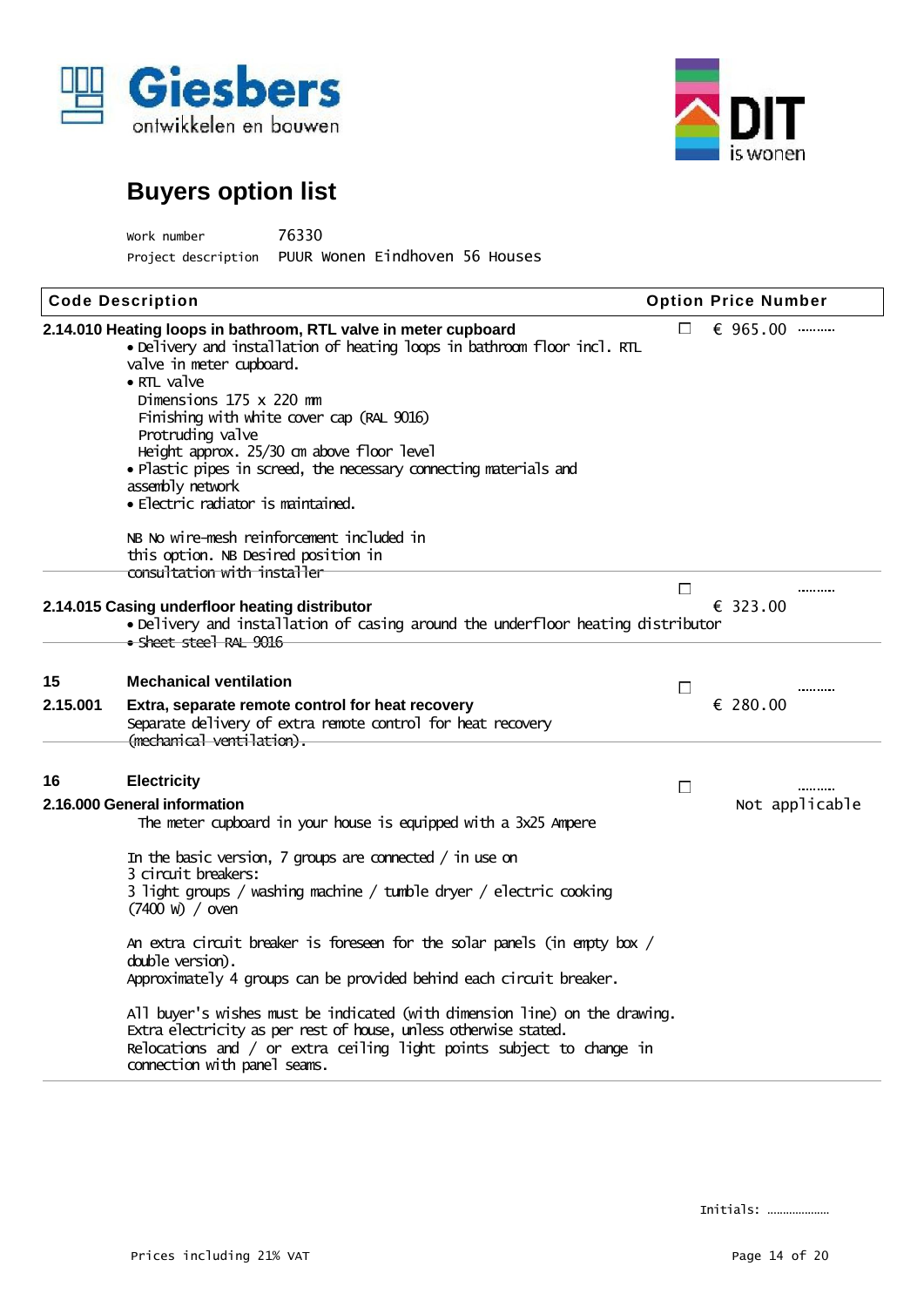



| work number                                        | 76330 |  |
|----------------------------------------------------|-------|--|
| Project description PUUR Wonen Eindhoven 56 Houses |       |  |

|          | <b>Code Description</b>                                                                                                                                                                      |        | <b>Option Price Number</b> |  |  |
|----------|----------------------------------------------------------------------------------------------------------------------------------------------------------------------------------------------|--------|----------------------------|--|--|
| 2.16.001 | <b>Relocate electricity</b><br>Relocate wall socket, wall light point, empty/wired cable,<br>thermostat/mechanical ventilation control                                                       | F.     | € 70.00                    |  |  |
|          | N.B. Per cover frame<br>NB Not applicable for switches (are wireless)                                                                                                                        |        |                            |  |  |
|          | 2.16.002 Relocate ceiling light point, smoke detector                                                                                                                                        | $\Box$ | € 70.00                    |  |  |
|          | 2.16.005 Extra single wall socket<br>Realise extra single wall socket                                                                                                                        | П      | € 160.00                   |  |  |
|          | 2.16.006 Extra single wall socket on single-pole switch<br>Extra single wall socket on a single-pole switch                                                                                  | П      | $\epsilon$ 220.00          |  |  |
|          | 2.16.007 Extra single wall socket on separate group                                                                                                                                          |        | $\epsilon$ 296.00          |  |  |
|          | Realise extra single wall socket on separate group<br>· From the meter cupboard                                                                                                              | П      |                            |  |  |
|          | NB If you exceed the standard number of groups in the meter cupboard (max.<br>12 groups), you must once select the expansion costs of an extra circuit<br>breaker, option 2.16.021.          |        |                            |  |  |
|          | 2.16.008 Extra single wall socket on separate group in existing empty line<br>Realise extra single wall socket on separate group<br>• In an existing empty duct<br>• From the meter cupboard | П      | $\epsilon$ 147.00          |  |  |
|          | NB If you exceed the standard number of groups in the meter cupboard (max.<br>12 groups), you must once select the expansion costs of an extra circuit<br>breaker, option 2.16.021.          |        |                            |  |  |
|          | 2.16.009 Expand single wall socket to double wall socket                                                                                                                                     |        | € 51.00                    |  |  |
|          | Expand a standard single wall socket to a double wall socket                                                                                                                                 | $\Box$ |                            |  |  |
|          | 2.16.015 Extra double wall socket<br>Realise extra double wall socket                                                                                                                        |        | € 190.00                   |  |  |
| 2.16.016 | Double wall socket, splashproof on external wall (not switchable)<br>Realise extra double wall socket on the exterior wall                                                                   | $\Box$ | € 222.00                   |  |  |
|          | · Splashproof and surface-mounted design<br>• Not switchable in house                                                                                                                        | П      |                            |  |  |
|          |                                                                                                                                                                                              |        |                            |  |  |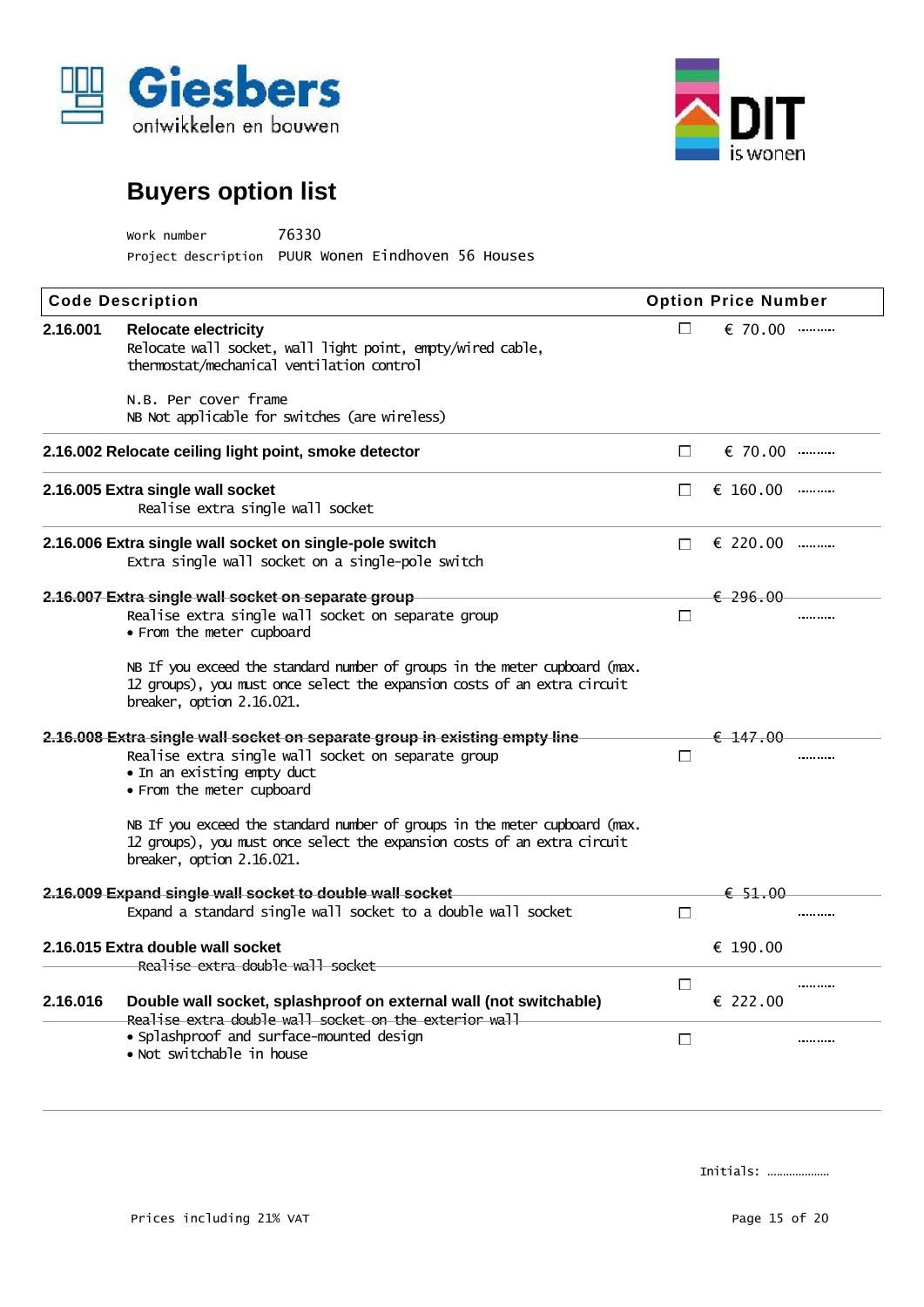



| work number         | 76330                          |  |
|---------------------|--------------------------------|--|
| Project description | PUUR Wonen Eindhoven 56 Houses |  |

|          | <b>Code Description</b>                                                                                                                                                                                                                                                                                                                                                                                                                  |        | <b>Option Price Number</b> |  |
|----------|------------------------------------------------------------------------------------------------------------------------------------------------------------------------------------------------------------------------------------------------------------------------------------------------------------------------------------------------------------------------------------------------------------------------------------------|--------|----------------------------|--|
|          | 2.16.017 Double wall socket, splashproof on external wall (switchable)<br>Realise extra double wall socket on the exterior wall<br>· Splashproof and surface-mounted design<br>• Switchable in house                                                                                                                                                                                                                                     | F      | $\epsilon$ 360.00          |  |
| 2.16.021 | Meter cupboard extension<br>NB A maximum of 16 groups can be realised behind this extension<br>NB Necessary if expanded more than 12 groups<br>N.B. If this option is chosen, there is a chance that the connection in<br>the meter cupboard has to be adjusted from 3x25A to 3x35A, this results in<br>an increase in the standing charge of the energy company of approximately<br>$\epsilon$ 50 per month. This is charged per house. | $\Box$ | $\epsilon$ 220.00          |  |
| 2.16.035 | Three-way light switch<br>Realise three-way light switch instead of single-pole switch                                                                                                                                                                                                                                                                                                                                                   |        | $\Box$ € 178.00            |  |
|          | 2.16.036 Four-way light switch<br>Realise four-way light switch instead of single-pole switch                                                                                                                                                                                                                                                                                                                                            |        | $\Box$ € 273.00            |  |
|          | 2.16.037 Light point with motion detector<br>Realise motion detector instead of single-pole switch                                                                                                                                                                                                                                                                                                                                       |        | € 268.00                   |  |
|          | 2.16.038 Light point with universal dimmer switch<br>Realise universal dimmer switch instead of single-pole switch                                                                                                                                                                                                                                                                                                                       |        | € 328.00                   |  |
|          | 2.16.045 Change switchgear<br>Change standard switchgear Busch Jaeger Balance SI to your own choice.                                                                                                                                                                                                                                                                                                                                     |        | <u>loh</u> request         |  |
| 2.16.050 | Extra empty duct 5/8 (19/20 mm)<br>Realise extra empty duct 5/8 (19/20 mm)<br>• From the meter cupboard<br>• Equipped with control wire<br>$\bullet$ PVC                                                                                                                                                                                                                                                                                 |        | € 172.00                   |  |
| 2.16.051 | Extra empty duct 3/4 (25/20 mm)<br>Realise extra empty duct 3/4 (25/20 mm)<br>• From the meter cupboard<br>• Equipped with control wire<br>$\bullet$ PVC                                                                                                                                                                                                                                                                                 |        | $\Box$ € 185.00            |  |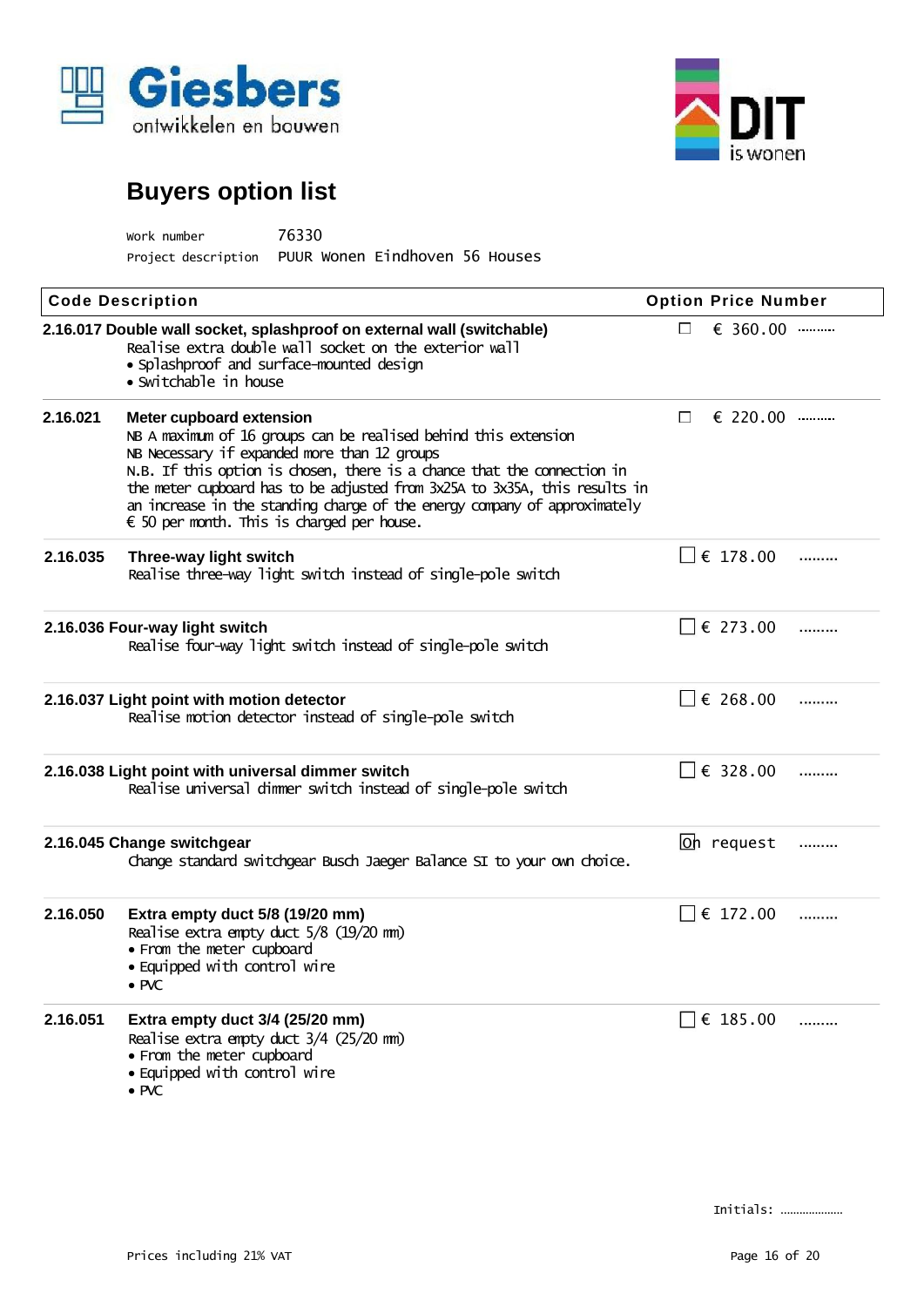



| work number         | 76330                          |  |  |
|---------------------|--------------------------------|--|--|
| Project description | PUUR Wonen Eindhoven 56 Houses |  |  |

| <b>Code Description</b>                                                                                                                                                                                                   | <b>Option Price Number</b> |
|---------------------------------------------------------------------------------------------------------------------------------------------------------------------------------------------------------------------------|----------------------------|
| 2.16.057 Change perilex wall socket 2 phases to perilex also could 3 phases<br>Change 2 phase perilex wall socket to a 3 phase perilex wall socket.<br>. On a separate group for a 3x400w-16A cooker up to 11400w         | € 172.00<br>$\Box$         |
| NB If you exceed the standard number of groups in the meter cupboard (max. 12<br>groups), you must once pay the extension costs of an extra circuit breaker<br>(up to 12 groups, after that extra extension is required). |                            |
| Prices including 21% VAT                                                                                                                                                                                                  | Page 17 of 20              |
| 2.16.064 Change Cat5E wiring to Cat 6<br>change standard Cat5E connection to Cat6 connection NB In flex tube                                                                                                              | € 41.00<br>                |
| 2.16.065 Connection+wiring+fitting duct with COAX (CAI)<br>Complete installation of extra wired and fitted antenna wall socket<br>$($ Coax $)$<br>NB In flex tube                                                         | $\Box \epsilon$ 243.00<br> |
| 2.16.066 Connection+wiring+fitting duct with UTP Cat5E<br>Complete installation of extra wired and fitted single data<br>wall socket RJ45 Cat5E NB In flex tube                                                           | € 270.00<br>               |
| 2.16.067 Connection+wiring+fitting duct with two pcs UTP Cat5E<br>Complete installation of extra wired and fitted double data<br>wall socket RJ45 Cat5E NB In flex tube                                                   | € 312.00<br>               |
| 2.16.068 onnection+wiring+fitting duct with UTP Cat6<br>Complete installation of extra wired and fitted single data<br>wall socket RJ45 Cat6 NB In flex tube                                                              | € 301.00<br>               |
| 2.16.069 Connection+wiring+fitting duct with two pcs UTP Cat6<br>Complete installation of extra wired and fitted double data<br>wall socket RJ45 Cat5E NB In flex tube                                                    | € 342.00<br>               |
| 2.16.070 Extra wall light point on existing switch                                                                                                                                                                        | € 106.00<br>               |
| 2.16.071<br>Extra wall light point incl. single-pole switch                                                                                                                                                               | € 197.00<br>.              |
| 2.16.075 Extra ceiling light point on existing switch                                                                                                                                                                     | € $103.00$<br>$\Box$<br>   |
| 2.16.076<br>Extra ceiling light point incl. single-pole switch                                                                                                                                                            | € 197.00<br>               |
| Extra outdoor light point incl. single-pole switch (indoor)<br>2.16.080                                                                                                                                                   | € 197.00<br>$\Box$<br>.    |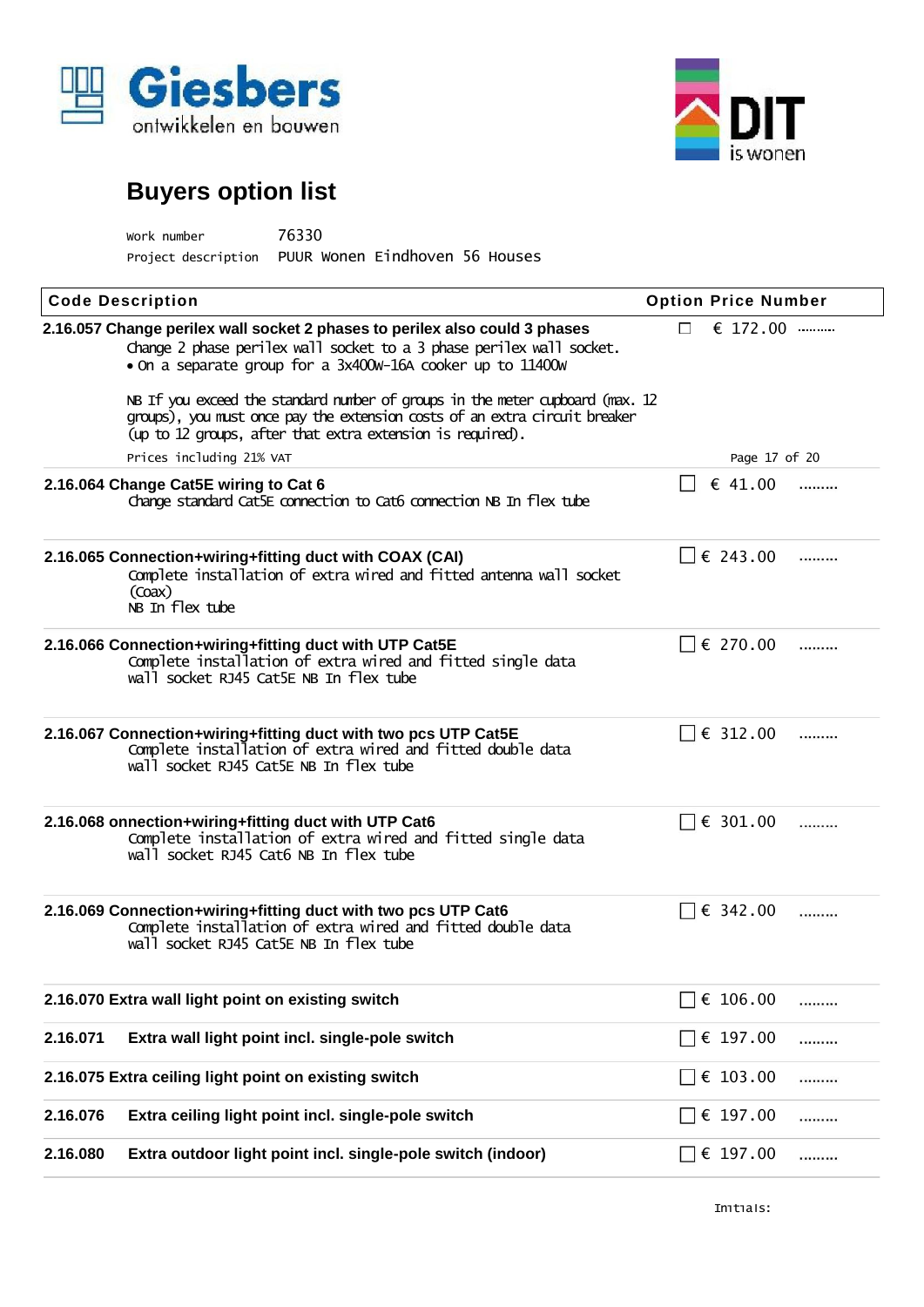



| Work number                                        | 76330 |  |  |
|----------------------------------------------------|-------|--|--|
| Project description PUUR Wonen Eindhoven 56 Houses |       |  |  |

|                | <b>Code Description</b>                                                                                                                                                                                                                                  |            | <b>Option Price Number</b> |   |
|----------------|----------------------------------------------------------------------------------------------------------------------------------------------------------------------------------------------------------------------------------------------------------|------------|----------------------------|---|
| 2.16.081       | Extra outside light point on existing switch                                                                                                                                                                                                             | <b>For</b> | $\epsilon$ 145.00          |   |
| 2.16.082       | Extra outdoor light point on continuous current                                                                                                                                                                                                          | N          | € 145.00                   |   |
|                | 2.16.092 Delivery and installation 20m underground cable on roll<br>(4-core cable)<br>• Including single-pole switch                                                                                                                                     |            | $\epsilon$ 358.00          |   |
|                | 2.16.093 Delivery and installation 20m underground cable on roll / on separate group<br>(4-core cable)<br>• Including single-pole switch                                                                                                                 | $\Box$     | € 493.00                   |   |
|                | 2.16.105 Stak 3 multiple sock<br>· external wall for awning connection point, remote control<br>(no indoor provision)                                                                                                                                    |            | € 152.00                   |   |
| 2.16.106       | <b>Connection point for screen</b><br>. external wall for screen connection point, remote control (no indoor<br>provision)<br>· outdoor location in top corner exterior frame                                                                            |            | € 152.00                   | . |
| 2.16.150       | <b>Childproofing (price/pcs)</b><br>Fit wall socket in childproof version. Price per single<br>wall socket                                                                                                                                               |            | € 11.00                    | . |
|                | 2.16.150A Childproofing (price/house)<br>Install all accessible socket outlets throughout house, including the<br>buyer's wishes, in childproof version.                                                                                                 |            | € 126.00                   |   |
| 17<br>2.17.001 | Internal doors and window frames<br>Choice of internal door, frame and handles<br>Via the SVEDEXTOOL, you can view and order internal door frames,<br>internal doors and handles.<br>The login details will be provided to you by the buyer's assistant. |            | To bedetermined            |   |
|                | 2.17.007 Change direction of interior door<br>• Excluding relocation of electricity<br>• Please indicate the change on the drawing / confirmation in<br>accordance with the realisation drawing.                                                         |            | € 52.00                    |   |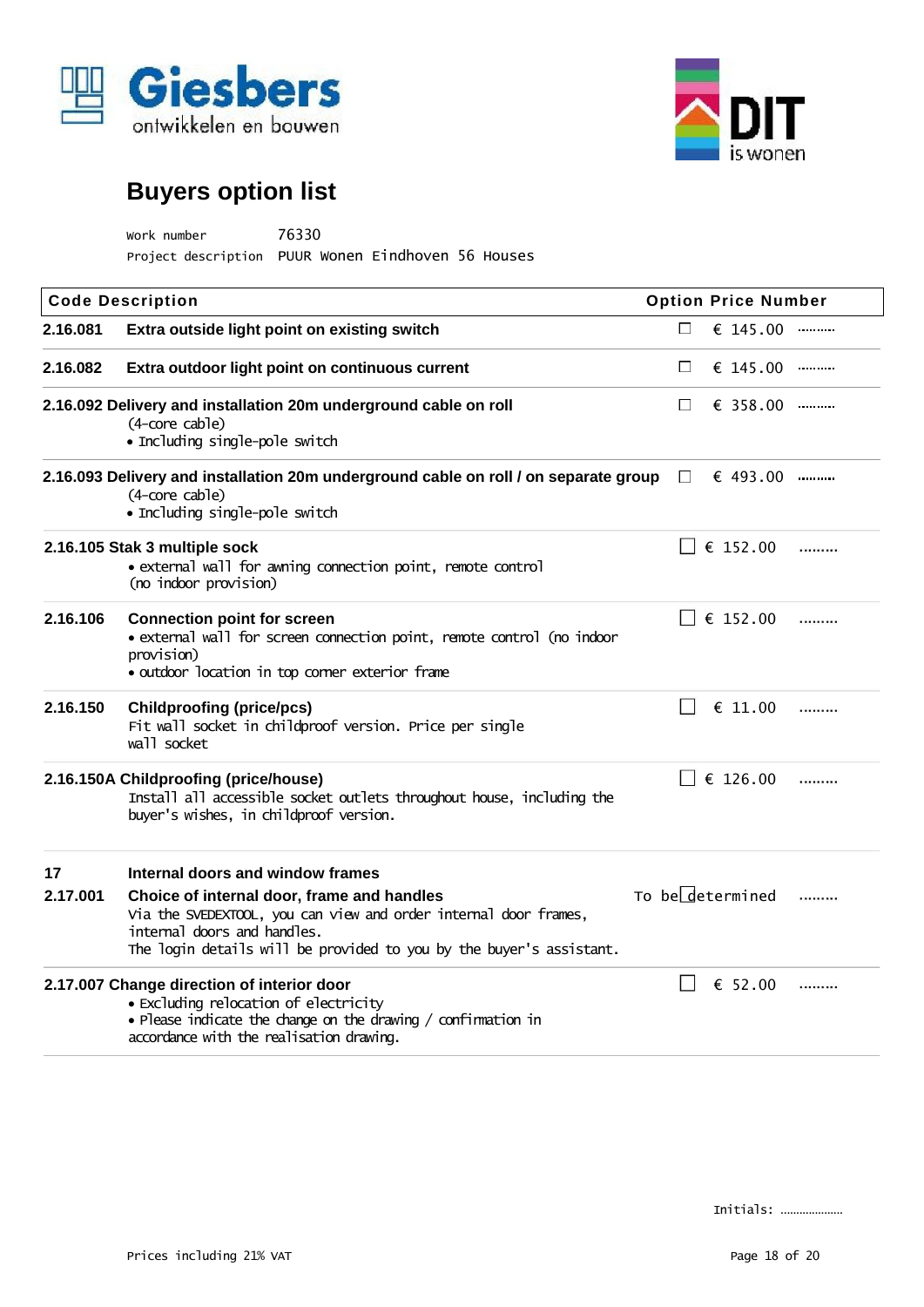



| work number         | 76330                          |
|---------------------|--------------------------------|
| Project description | PUUR Wonen Eindhoven 56 Houses |

|          | <b>Code Description</b>                                                                                                                                                                                                                                                             |                | <b>Option Price Number</b> |                  |
|----------|-------------------------------------------------------------------------------------------------------------------------------------------------------------------------------------------------------------------------------------------------------------------------------------|----------------|----------------------------|------------------|
|          | 2.17.008 Dropping of standard steel interior door frame, door and accessories<br>Dropping of standard steel interior door frame, door and accessories<br>with (or without) transom<br>• Opening will be delivered unfinished<br>· Please indicate the change on the drawing         |                | € 158.00                   |                  |
|          | NB Not possible at meter cupboard door due to utility requirements                                                                                                                                                                                                                  |                |                            |                  |
| 18       | <b>Stairs</b>                                                                                                                                                                                                                                                                       |                |                            |                  |
| 2.18.002 | <b>Stairs options</b><br>Via VIOS stair tool you can view the possibilities and order for the<br>stairs.                                                                                                                                                                            | $\Box$         |                            | To be determined |
|          | The login details will be provided to you by the buyer's assistant.                                                                                                                                                                                                                 |                |                            |                  |
| 19       | Windowsill                                                                                                                                                                                                                                                                          |                |                            |                  |
|          | 2.19.001 Standard windowsill ICEBERG WHITE MICRO                                                                                                                                                                                                                                    | $\mathbb{R}^n$ | Standard                   |                  |
|          | 2.19.005 Change windowsill to type ROYAL BEIGE (price/m1)<br>NB Only possible for the whole house.                                                                                                                                                                                  | $\Box$         | € 10.50                    |                  |
|          | 2.19.005 Change windowsill to type CARRARA WHITE (price/m1)<br>NB Only possible for the whole house.                                                                                                                                                                                | $\Box$         | € 10.50                    |                  |
|          | 2.19.006 Change windowsill to type BELGIAN CG SMOOTHED (price/m1)<br>NB Only possible for the whole house.                                                                                                                                                                          | $\mathbb{R}^n$ | € 14.50                    |                  |
|          | 2.19.005 Change windowsill to type METALLIC GREY (price/m1)<br>NB Only possible for the whole house.                                                                                                                                                                                | $\Box$         | € 10.50                    |                  |
|          | 2.19.006 Change windowsill to type BELGIAN CG POLI (price/m1)<br>This option is slightly darker than BELGIAN CG SMOOTHED                                                                                                                                                            | $\Box$         | € 14.50                    |                  |
|          | NB Only possible for the whole house.                                                                                                                                                                                                                                               |                |                            |                  |
| 20       | <b>Other finishing</b>                                                                                                                                                                                                                                                              |                |                            |                  |
| 2 20 001 | Delivery and application of wire-mesh reinforcement in screed (price/m2) $\Box$ $\in$ 8.50<br>The application of wire-mesh reinforcement in the screed to prevent<br>cracking of a hard floor finish (cast floor) in combination with<br>underfloor heating.<br>4mm thick 150x150mm |                |                            |                  |
|          | NB Please let us know in which room(s) you wish to use this option.<br>NB we cannot guarantee that no cracks will occur. You release the contractor<br>from this risk.                                                                                                              |                |                            |                  |